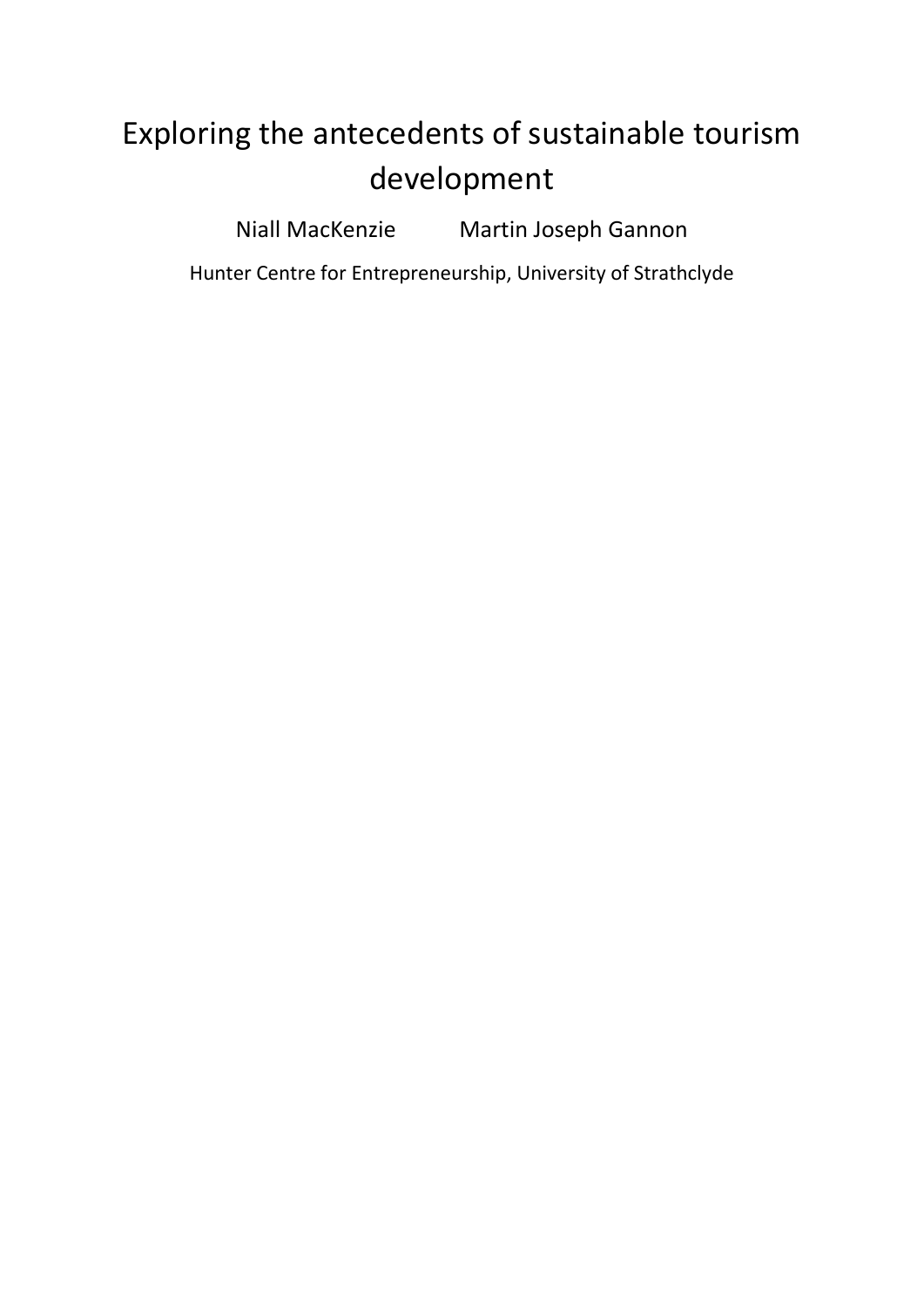# **EXPLORING THE ANTECEDENTS OF SUSTAINABLE TOURISM DEVELOPMENT**

# **Purpose:**

We use two historical case studies (UK and Costa Rica) to explore the antecedents and legitimization of sustainable development in hospitality and tourism, demonstrating the value of historical analysis through careful consideration of motivations, context, and development type under different circumstances.

# **Design:**

Utilizing government and private archival materials, oral history testimonies, industry reports and secondary literature, we deploy careful historical analysis of developing and developed country approaches to two cases of hospitality and tourism development and how this impacts on notions of sustainability.

# **Findings:**

Issues surrounding sustainability in hospitality and tourism are longstanding and impacted by their situated context. In considering 'bottom-up' and 'top-down' approaches, this study finds that the private-sector is critical in legitimizing tourism and hospitality development through addressing sustainability aims.

# **Research Implications:**

Issues faced in developing hospitality and tourism markets should not be taken in isolation and, by drawing upon historical cases, scholars can better-understand how developed tourism markets shape the sustainability of developing contexts.

# **Practical Implications:**

This study demonstrates how sustainability can be legitimized over time and in different contexts, in both government-led and business-led approaches, providing lessons for understanding the mechanisms by which to address these issues in future.

# **Value:**

Historical analyses in hospitality and tourism remain relatively few. This study illustrates the theoretical and practical value of historical analysis of the pathway to legitimacy for sustainable tourism development.

# **Keywords:**

History; Networks; Entrepreneurship; Ecotourism; Government-Business relations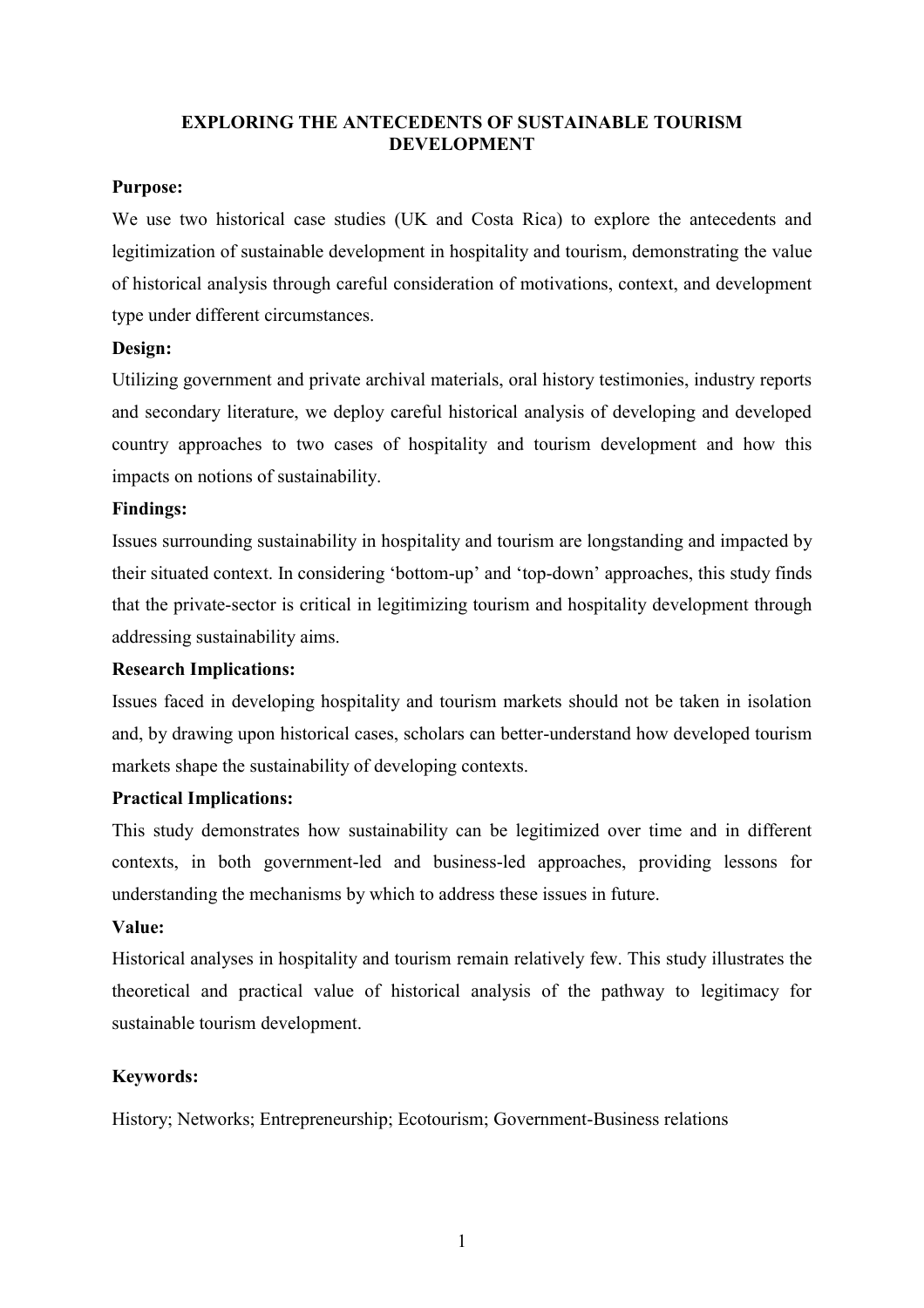#### **Introduction**

Faced with concerns surrounding the impact wrought by unfettered tourism, the viability of maintaining seasonal hospitality-dependent economies and the commoditization or tempering of local culture (Bhati and Pearce, 2017; Nunkoo and Smith, 2013), the value of hospitality and tourism as a driver of sustainable development has gained traction in recent years, with the United Nations designating 2017 as the International Year of Sustainable Tourism for Development (Job *et al.,* 2017). To this end, most research into sustainability within the sector is contemporaneous or forward-facing (Job *et al.,* 2017), yet recent work has considered the development and history of sustainable tourism by analysing the role of entrepreneurs in this process (Jones, 2017; Jones and Spadafora, 2017), in line with growing interest more generally in sustainable industries and consumption (Bergquist, 2017; Mowforth and Munt, 2015).

Recognising this, we employ historical analyses of two case studies to illuminate the antecedents of sustainable development by examining two very different, but now-sustainable tourism developments: Aviemore (UK) and Costa Rica. Consistent within this is an analysis of how both were established; the roles that government and entrepreneurs played in launching tourism and hospitality as sustainable industries; and the consequent importance of networks. Thus, this study enhances extant sustainability literature within the field of hospitality and tourism by adopting a novel historical perspective, using Andrews and Burke's (2007) 'five Cs' of historical theory (context, change over time, causality, complexity, and contingency) to analyse both cases and reveal the antecedent factors impacting upon sustainable and legitimate tourism development, meeting recent calls for such work (Perchard *et al.*, 2017). Historical perspectives have become increasingly common in contemporary business and management research due to their inherent ability to (1) reveal changes over time and (2) consider the applicability of existing theories to different temporal and spatial contexts simultaneously (Maclean *et al.,* 2016; Maclean *et al.*, 2017; Perchard *et al.*, 2017).

Buckley's review (2012) of the sustainable tourism literature charted the development of the field over the preceding two decades, identifying key texts and themes. Consistent within this is recognition of the difficulty of defining, quantifying, and accounting for sustainability in tourism. As such, there remains little consensus with regards to the exact characteristics of sustainable hospitality and tourism (Jones *et al.*, 2016). Indeed, the United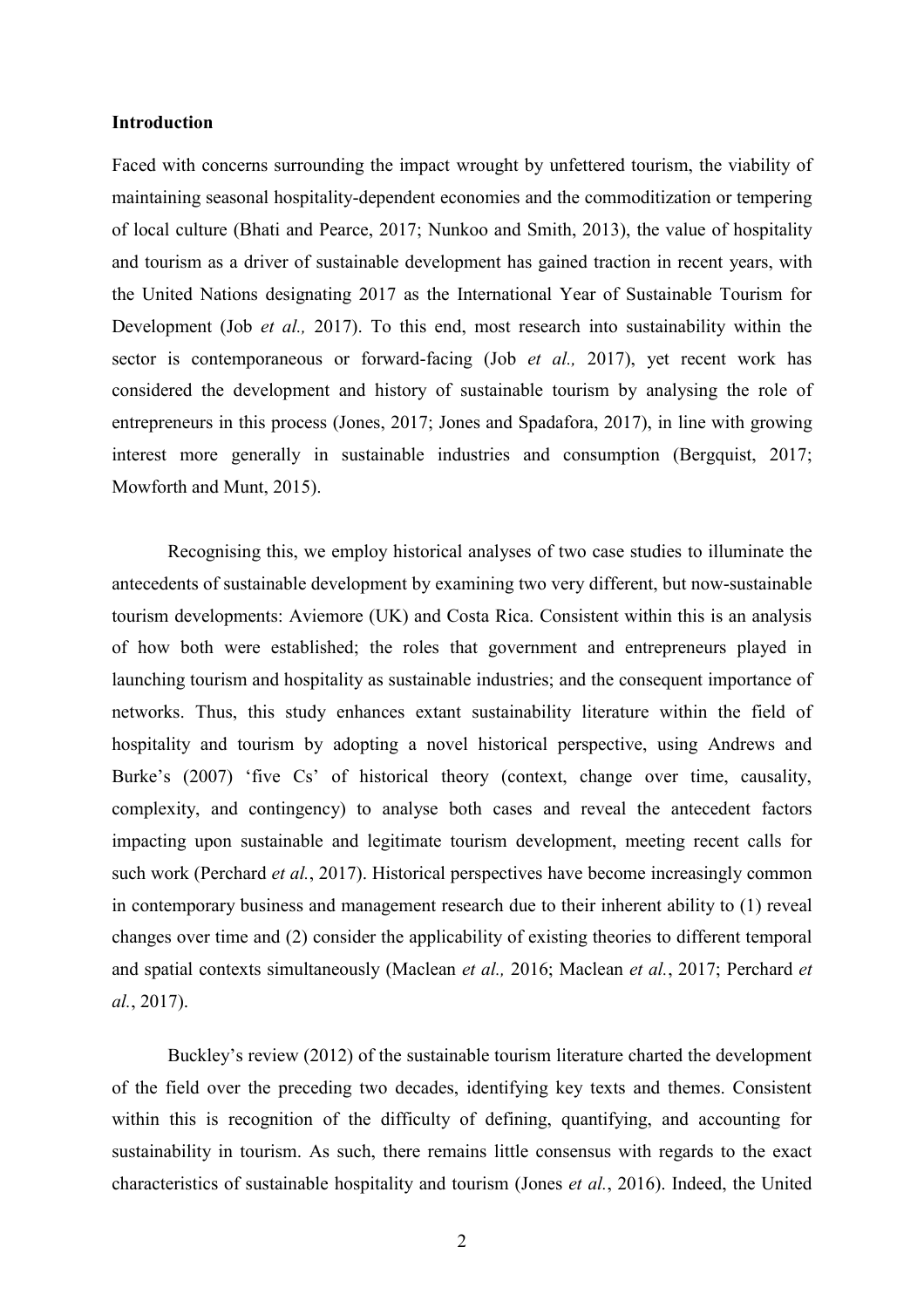Nations Environmental Programme and World Trade Organisation (2005) ambiguously suggest sustainable tourism as being wide-ranging and entrenched in accountability for "future and current environmental, economic, and social impacts, as well as tourism that addresses environmental, host community, visitor, or industry needs" (Alonso *et al.*, 2018, p.813). Nonetheless, it can be reasoned that there are three crucial interconnected areas, each comprising a range of underlying factors and dynamics, which underpin sustainable hospitality and tourism: economic, environmental/ecological, and social sustainability (Littig and Griessler, 2005).

However, within the sector commitment to sustainability often remains underpinned by economic growth (Jones *et al.*, 2016). Here, the utility of focusing on developing initiatives geared towards environmental or social sustainability is debatable if such ventures cannot achieve long-term economic viability (Higham, 2007). Indeed, for policy-makers and environmental planners, the economic potential of sites or destinations is considered as the most obvious sustainability indicator (Kristjánsdóttir *et al*., 2018). To this end, the potential economic benefits of tourism development are established. Sustainable hospitality and tourism initiatives can provide much-needed financial support to local communities (Dempsey *et al.*, 2011); improve infrastructure and facilities (Briassoulis, 2002): increase inward investment (Ko and Stewart, 2002); improve quality-of-life and living standards for locals (Chhabra, 2005). Therefore, the potential efficacy of tourism as an economic driver within lesser-developed regions is established (Higham, 2007). Nonetheless, while prevailing sentiment suggests that tourism can sustain emergent or developing economies, it may increase cost-of-living for locals (Ko and Stewart, 2002). Further, if manifest in an inappropriate fashion, tourism development can lead to long-term unsustainability as a result of resource extraction, environmental degradation, and ecological insensitivity (Loperena, 2017), suggesting that initial economic considerations are not always enough in the development of sustainable tourism initiatives without careful curation and management (Kuščer *et al*., 2017).

A key progenitor of sustainable development is recognition that "the environment has an intrinsic value that outweighs its value as a tourism asset. Its enjoyment by future generations and its long-term survival must not be prejudiced by short-term considerations" (Chhabra, 2005, p.243). Thus, increased tourism may expedite the deterioration of natural resources, with destination sustainability further jeopardised by the inability to preserve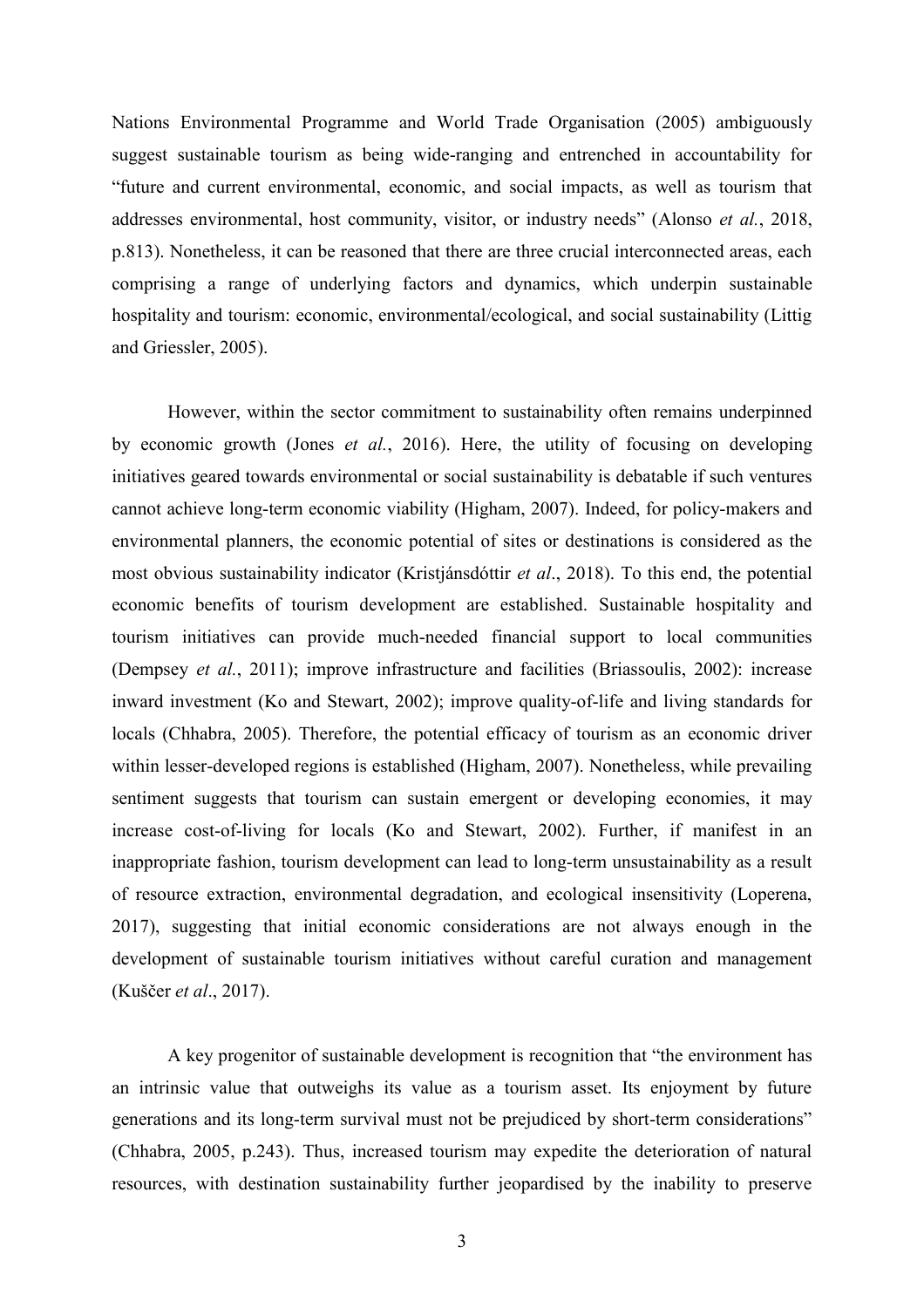tangible heritage and the integrity of landmarks, architecture, and landscapes in the face of rapidly increasing tourist attention (Bhati and Pearce, 2017). This is of particular concern to destinations dependent on vulnerable ecological characteristics to stimulate tourism (Giglio *et al*., 2018), or those in regions where extant infrastructure, legislation, and experience is not robust enough to accommodate the impact of an influx of visitors and the detrimental effect this can have on environmental sustainability (Hashemi and Ghaffary, 2017). While there has been a concerted move to safeguard and protect the ecological and natural characteristics of many sites and destinations within both the developed and developing world (He *et al*., 2018), much of this is underpinned by tourist-recognition of their impact on the destinations they visit (Weaver and Jin, 2016). Nonetheless, addressing the in-situ ecological impact of tourist presence (Kuščer *et al.*, 2017), and certification schemes (He *et al*., 2018) have stimulated a degree of success in promoting environmental sustainability in order to safeguard the longevity of destinations.

However, addressing environmental concerns does not embody 'sustainability' inand-of itself, and is often contingent on other factors, such as social sustainability (Cuthill, 2010; Ye *et al*., 2014). The social element of sustainable hospitality and tourism development is often overlooked, yet long-term economic development is only possible if emphasis is placed on meeting the needs of *both* visitors and locals, ensuring that the impact of increased traffic on the environment is not pervasive, and in maintaining destination authenticity by recognising the value of the indigenous culture, customs, and traditions throughout the development process (Curran *et al.*, 2018). In doing so, it is crucial that those involved in destination planning solicit the opinions of residents/locals and ensure the requirements of the community are reflected in the development process (Dempsey *et al.*, 2011). Further, the nature of communication and interaction between locals and inbound tourists is vital to the ongoing success and appeal of hospitality and tourism offerings (Taheri *et al.*, 2018). Sincere social interactions are critical in developing sustainability as, "without social interaction, people living in a given area can only be described as a group of individuals living separate lives, with little sense of community or sense of pride or place attachment" (Dempsey *et al.*, 2011, p.294).

Difficulty in developing tourism destinations is exacerbated due to the variety of key players (e.g., service providers, local government, national government, locals) required to combine to produce the competitive and engaging tourism offering needed to achieve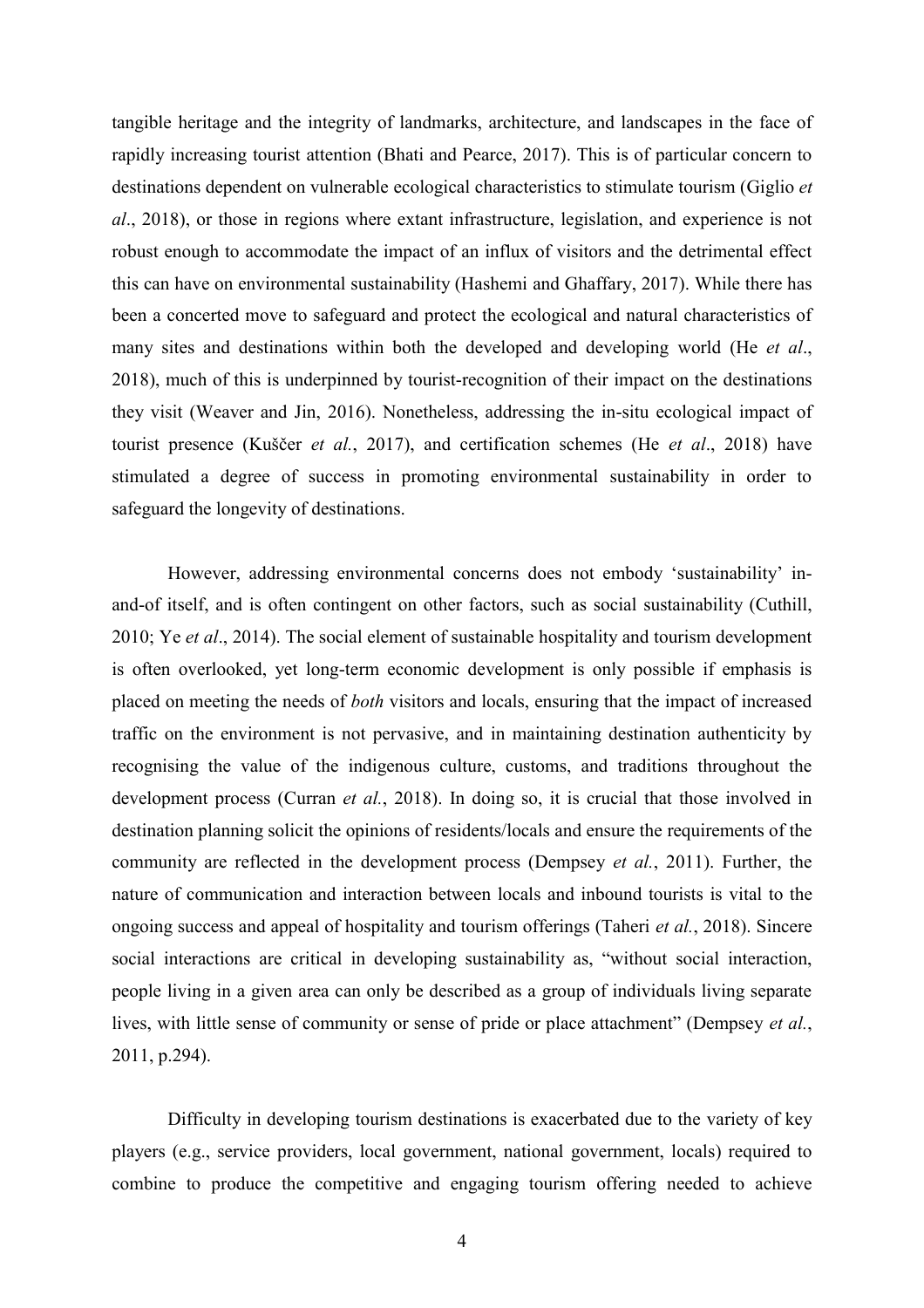sustainability (Hassan, 2000). As such, the industry must recognise the extent of cooperation required to ensure this, not only at the initial development stage, but in maintaining each sustainability characteristic in a way that catalyses long-term success (Briassoulis, 2002). Indeed, the social, environmental, and economic elements of hospitality and tourism development combine to craft a difficult balance between rapid development and long-term sustainability. As such, while this interdependence is evident in sustainable tourism development (Nunkoo and Smith, 2013), the consequences of mishandled or over-exploited resources best-illuminate the interplay between the social, environmental, and economic sustainability of a destination, as "when this happens, sustainable development is severely threatened: economic wellbeing declines, environmental conditions worsen, social injustice grows, and tourist satisfaction drops" (Briassoulis, 2002, p.1065). Given the importance and inherent difficulty of balancing the social, environmental, and economic impact of tourism development, and the convergence of both private and publicly held wealth required to establish tourism destinations, it is crucial for tourism development to be considered legitimate in order to breed sustainability (Sofield and Li, 1998).

# *Legitimacy*

Illegitimacy in tourism developments is often wrought despite the anticipated positive economic impact on local communities, where, the costs can be environmental, social, and cultural or even, counter-intuitively, financial (Nunkoo and Smith, 2013). As destinations flourish and grow, local community concerns surrounding the cost-of-living, seasonal employment, environmental damage, road traffic, and the dilution of local culture and customs can impact upon the legitimacy of tourism development (Cisneros-Martínez *et al.*, 2018; Bhati and Pearce, 2017; Dyer *et al.*, 2007). True legitimacy in tourism development remains a social process where legitimate, sustainable tourism development is beholden to a range of factors, covering each of the environmental, economic and social sustainability characteristics from the perspective of multiple stakeholders - where policy makers, conservation specialists, local communities, and private businesses must interact and reach common ground in order to ensure the success of a destination (Boley *et al.*, 2017; Kristjánsdóttir *et al.*, 2018). Determining legitimacy is therefore best understood as a process, which lends itself especially well to longitudinal, or historical, analysis to reveal the drivers, procedures, and outcomes of such interactions.

#### *Historical Work on Tourism*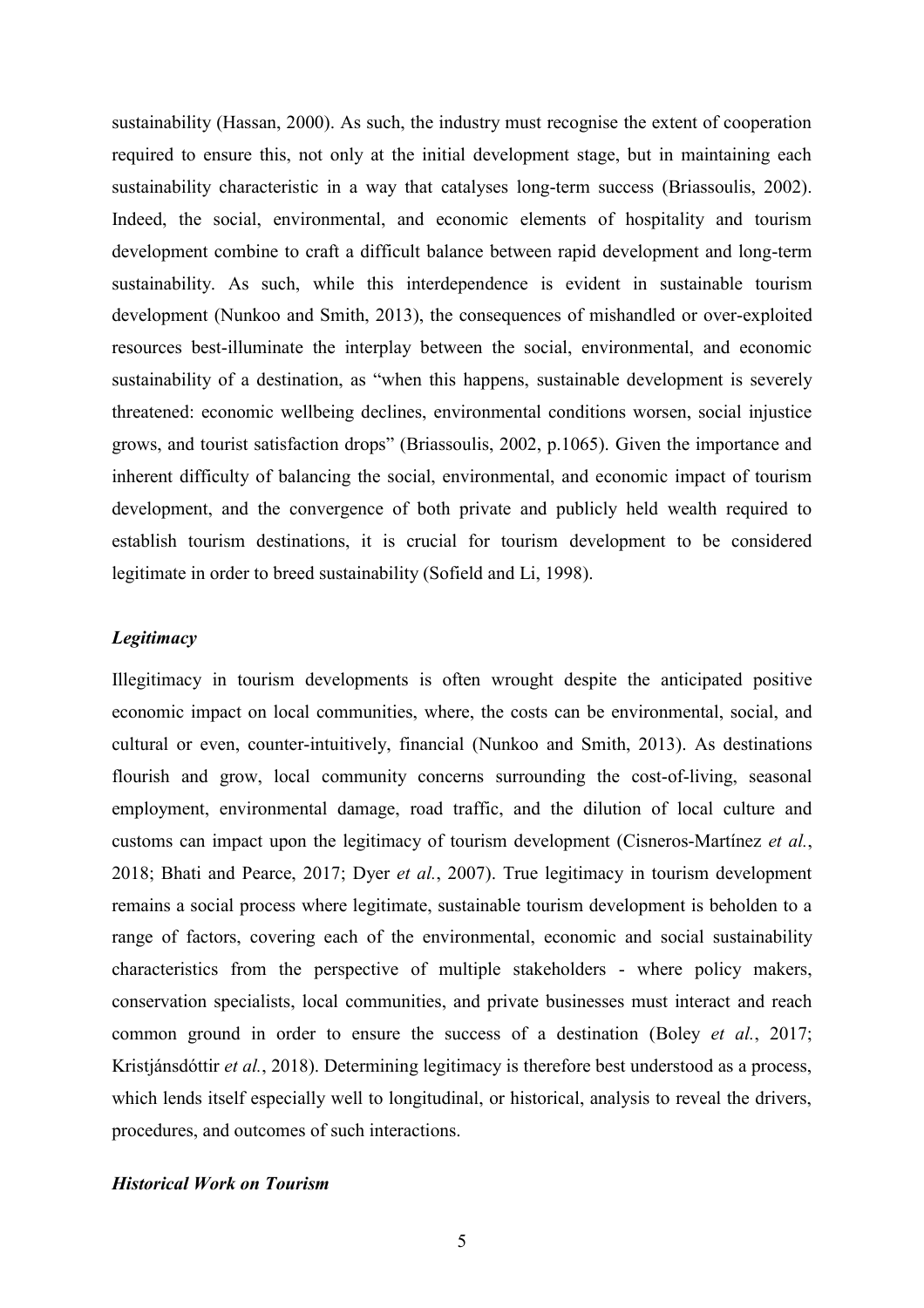Recent historical work on tourism has focused on Hilton (Maclean *et al.*, 2017), large multinational hotel development (Quek, 2012), heritage and ancestral tourism (Murdy *et al.*, 2018), and ecotourism development (Jones and Spadafora, 2017). Nevertheless, historical analyses in hospitality and tourism remain relatively few (Heslinga *et al.*, 2018). Indeed, while academic attention has focused on investigating issues surrounding destination, service, and site sustainability from a multiple-stakeholder perspective (Boley *et al.*, 2017), this typically centres on exploring the current manifestation of sustainable practices and initiatives (Jones *et al*., 2016; Liu, 2003). Therefore, in complementing this contemporaneous focus within the field, we turn to *history* to investigate the antecedent factors that underpin sustainable hospitality and tourism to gain a more holistic overview of the issues surrounding sustainable development at large (Foster *et al*., 2017). Further, while sustainability has been investigated in developing and developed contexts, few studies comparatively explore the path to sustainability exhibited in each (Liu, 2003). This paper thus serves as nascent recognition that the historical-turn throughout the broader business and management literature has yet to be fully investigated in the field of hospitality and tourism (Mura and Sharif, 2017). In doing so, two historical cases are analysed using the 5Cs of historical theory as a conceptual lens: context, change over time, contingency, causality, complexity (Andrews and Burke, 2007), to assess different approaches to sustainability in tourism and hospitality development in each context.

#### **Study Description and Methodology:**

Our analysis comprises two comparative case studies of early tourism developments: Aviemore (Scottish Highlands) and Costa Rican ecotourism. At first glance these may appear an incongruous pair of cases to analyse, with different time periods and geographical, cultural, and economic characteristics. However, Eisendardt (1991, p.620) argues: "Different cases often emphasize complementary aspects of a phenomenon. By piecing together the individual patterns, the researcher can draw a more complete theoretical picture". In this historical examination several complementary insights are revealed that illustrate the challenges and requirements of legitimising tourism and sustainability, fulfilling the three criteria of economic, environmental/ecological, and social sustainability set by Littig and Griessler (2005). Both represent early attempts at stimulating tourism in previously underdeveloped areas. They are clear examples of the importance of understanding how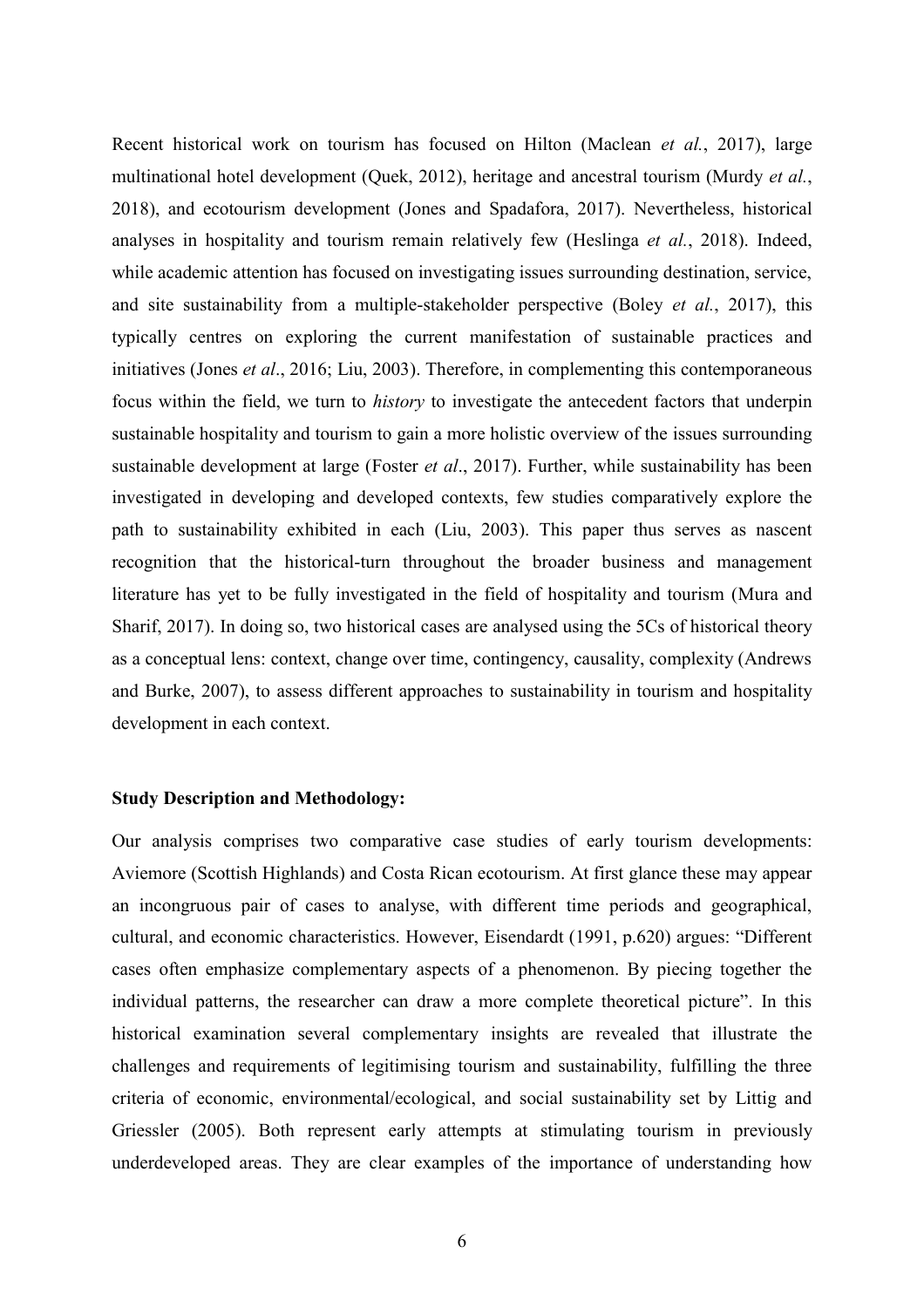individual actors influence the development of tourism, considerations of periodisation, and the importance of context in the interplay between different forces in disparate geographical locations. By considering the evolution of both cases over time, we reveal the role of social and political networks in the early stages of legitimising tourism and notions of sustainability, and through careful historical analysis of developing and developed country approaches to hospitality and tourism development, we explore how this impacts upon notions of sustainability and CSR. Both cases are longitudinal in nature, covering periods of around thirty years each.

Similar to the work on Hilton conducted by Maclean *et al.* (2017), we use private and public archive collections from business and government agencies in Scotland and the UK, newspaper reports, and oral history interviews from the Harvard Business School's 'Creating Emerging Markets Oral History Collection' in the Baker Library to capture the development activities of both entrepreneurs and government agencies, and the wider industry impacts of the development of Aviemore and Costa Rica. The archival documentary material investigated were a series of correspondence, communications, discussions, and policy documentation between the different levels of the UK government, individual companies, and the entrepreneur Hugh Fraser concerning the development of the Aviemore tourist facility in Scotland. The oral history testimonies concerning the development of ecotourism in Costa Rica comprised a series of interviews conducted with tour operators detailing their experiences of developing businesses in an environmentally sensitive and sustainable way, forming part of Harvard Business School's Creating Emerging Markets initiative that seeks to collect oral testimonies of entrepreneurs in developing economies for research purposes. In both, we employ Andrews and Burke's (2007) 'five Cs' of historical theory to analyse the cases: context, change over time, causality, complexity, and contingency. We reveal the motivations behind and importance of social connections and challenges of legitimising tourism and hospitality in a sustainable fashion. Andrews and Burke's (2007) five Cs have recently been identified as having the potential to offer greater transparency in historical methods to business and management scholars, alongside being a methodological tool to frame historical analyses (Perchard *et al.*, 2017). By using a historical approach, we consider the longitudinal development of both cases and how different actors at different levels (local/micro, regional/meso, and national/macro) interact to establish sustainable tourism as a legitimate undertaking.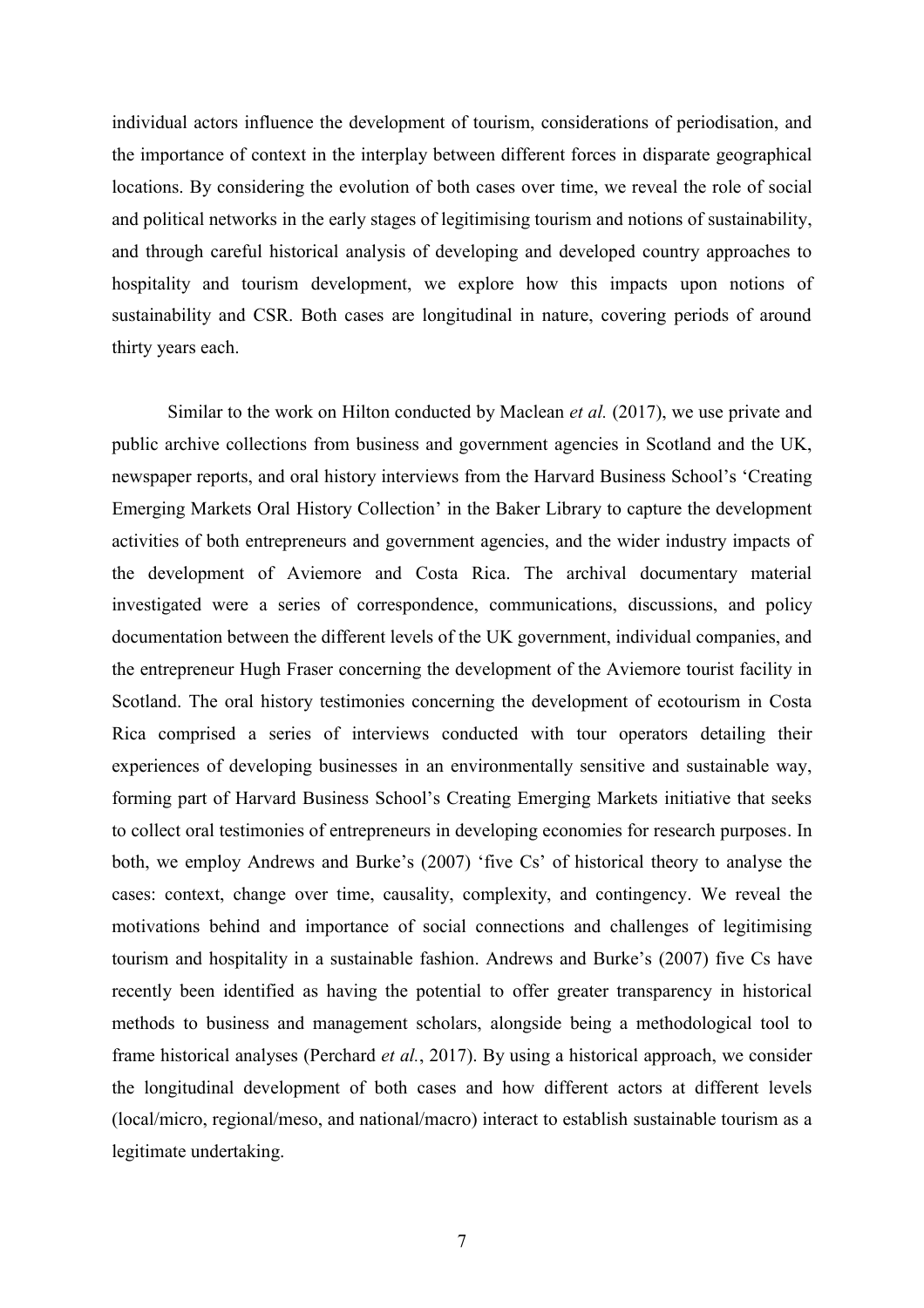To this end, historical approaches in business and management journals have become increasingly common, with calls made for greater interaction between historians and business scholars (Perchard *et al*, 2017; Wadhwani and Jones, 2014). This has underpinned recent special issues in leading business and management journals dedicated to historical methodologies and empirical analyses, focused on the contemporary value of historical research (**Table 1**).

#### **[Table 1 Here]**

These special issues are recognition of the value of historical approaches to understanding contemporary business issues, as well as the value of investigating archives as a data source in-and-of themselves. Historical work allows for the testing of theory in history, as well as the development of history in theory, recognising the 'dual integrity' of both historical and contemporary approaches to understanding organisational issues, creating a 'pluralistic understanding' of methodologies and value across both (Maclean *et al.*, 2016; Perchard et al, 2017).

Both cases concern the early stages of tourism development, where the principal sustainability focus is economic, rather than environmental. In Aviemore, the intention was to harness the potential of tourism in order to develop the rural Highland landscape of Scotland. Pushed by government and fronted by a successful entrepreneur, the Aviemore development was intended to demonstrate how tourism could attract not only inbound tourists, but also businesses to further develop the Highland economy. It was principally pursued by government with this in mind and with little heed paid to understanding sustainability or CSR in anything other than economic terms. The Costa Rican case study is similar, but development emerged from the bottom-up with entrepreneurs using ecological sustainability as a competitive advantage in launching their operations. From this sprung growing government recognition of the potential for ecotourism in the area, often lobbied for by entrepreneurial tour operators themselves. In both cases the importance of social and political connections is clear in helping legitimize tourism as a workable industry in areas otherwise unfamiliar with the requirements of establishing, growing, and marketing sustainable notions of tourism development.

#### **Case 1: Aviemore, Scottish Highlands (UK)**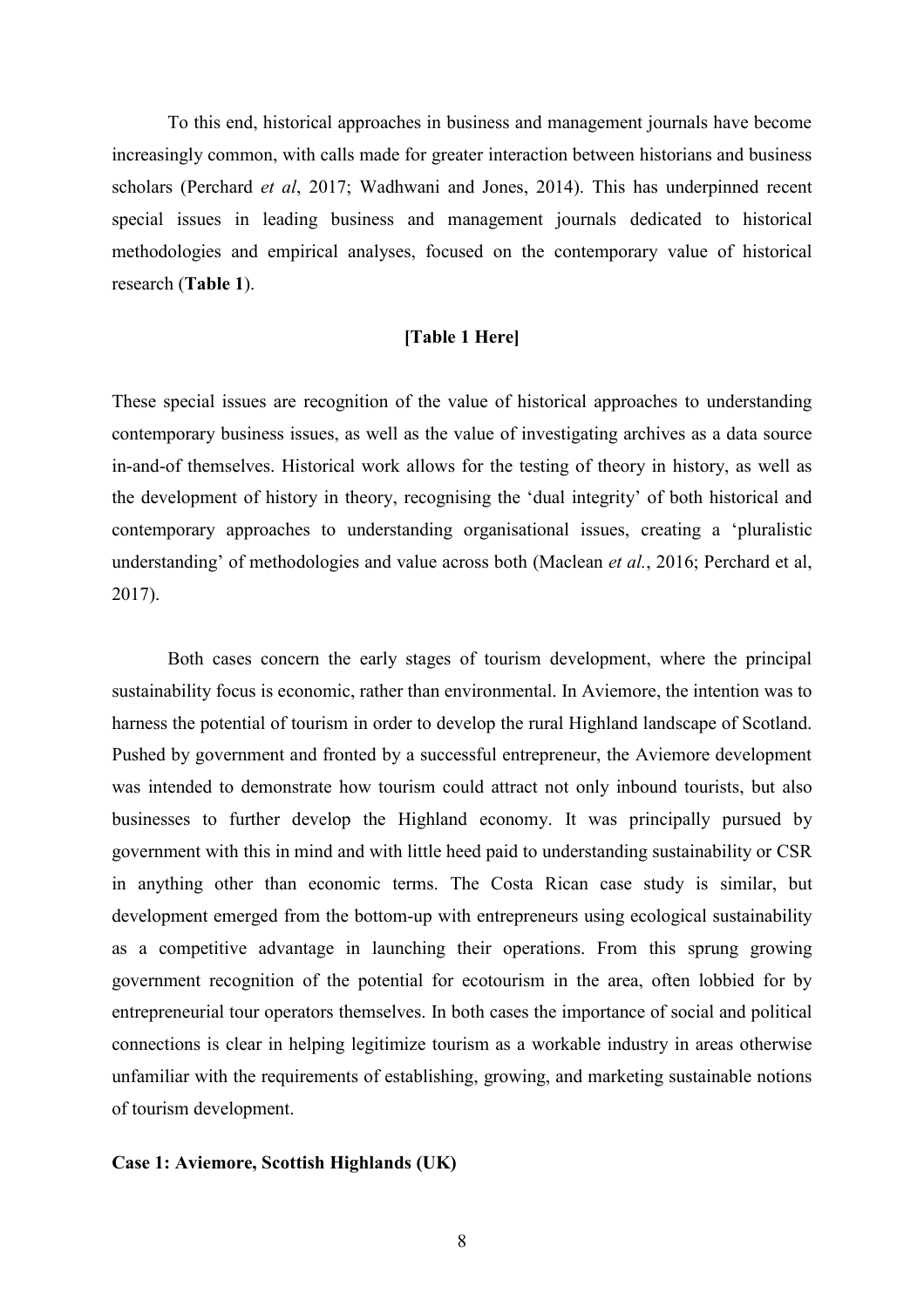Recent research on tourism in the Scottish Highlands focuses on the role of heritage and history in attracting tourists (Murdy *et al.*, 2018). Consistent with this is recognition of pullfactors (e.g., nature and facilities) in developing tourism and hospitality (Chen and Chen, 2015). However, tourism in the Scottish Highlands was historically based on selling the idea of a natural area unspoilt by human occupation to create sustainable economic activity (Perchard and MacKenzie, 2013). However, this was not always the case – until the midtwentieth century the region was largely the domain of the upper-classes, with little concern for long-term sustainable economic growth (Durie, 2003). This changed with the creation of the Aviemore development, which combined a winter sports facility with wider infrastructural improvements to encourage year-round tourism, including accommodation, road development and recreational amenities, funded by the UK government. The Aviemore development was created and backed by governmental money and expertise, but portrayed as a private initiative to legitimise it as a sustainable economic proposition. The government was keen to repurpose the Highlands as an attractive area for industries to relocate of their own accord and sought to use tourism and hospitality as the foundation for sustainable economic development. To do this, various government agencies and private enterprises worked together in the background behind a single high-profile entrepreneur to make Aviemore a viable and attractive alternative to continental European ski resorts, thus improving the tourist and hospitality revenue in the area, providing both employment and self-sufficient growth.

From 1938-1958, the tourism industry's earnings in Scotland doubled to around £50m (Harvie, 1998), and from 1950-1959 inbound tourist numbers increased from 2.7m to over 5m. Notably, of the 5m visitors to the country, over 3.5m came from other parts of Great Britain and less than 1m were from abroad (STB, 1961). The industry's growth was directly linked with increasing prosperity and leisure in the UK more generally (Peden, 2005). Nonetheless, UK tourism during the 1960s was still regarded by some as the 'soft option' for solving economic problems with the belief that it was a seasonal pursuit incapable of providing sustainable, stable, year-round, full-time employment on a large scale (Grassie, 1983).

Aviemore was designed to change this perception, but most Highlands hotels were limited in size and fully booked in peak season with domestic visitors. Thus, overseas tourists visiting Scotland during this period were largely confined to the south of the country in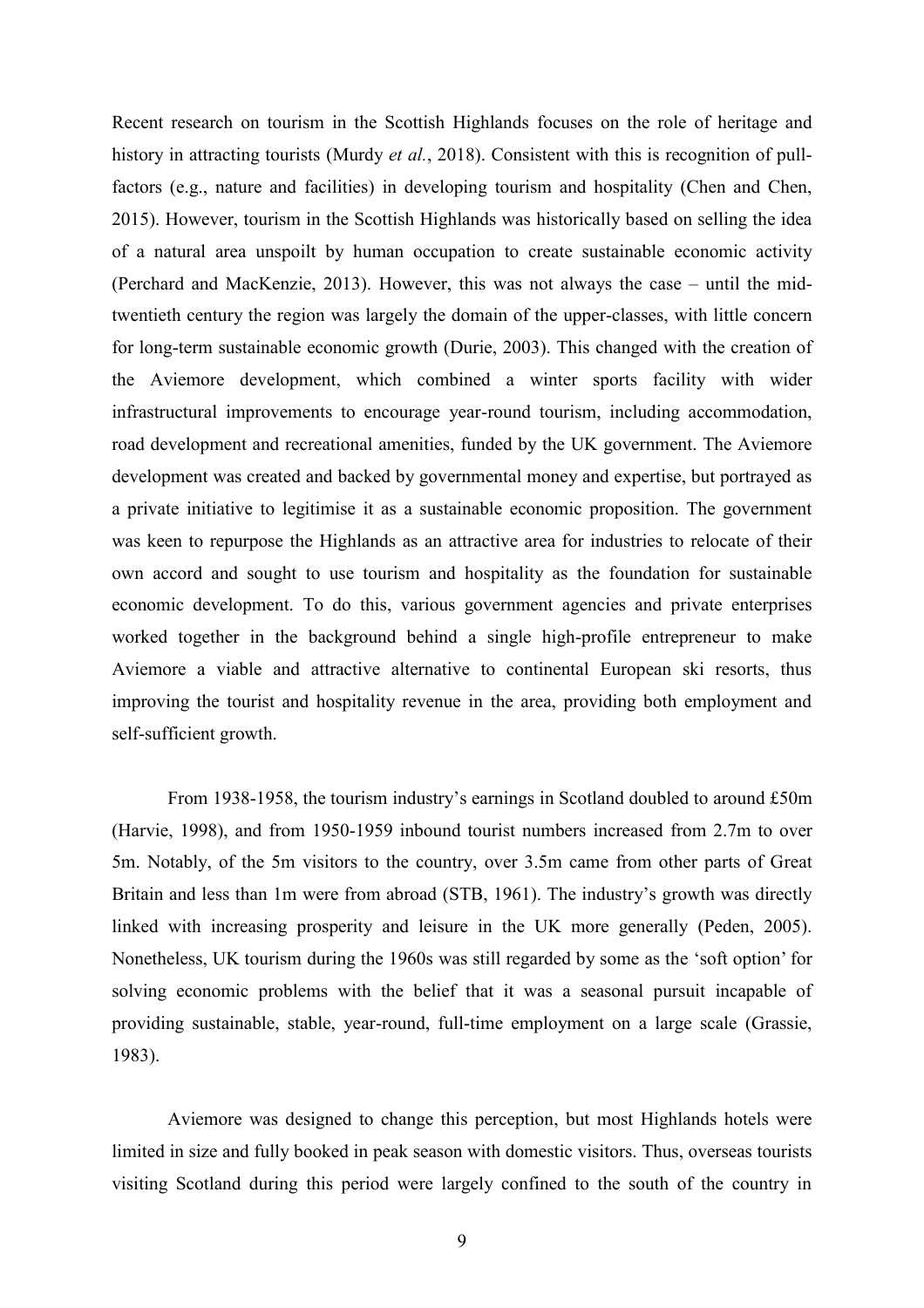Turnberry, Gleneagles, and Edinburgh (STB, 1961). For tourism to play any substantive role in the revival of the Highlands would necessitate an increase and improvement in hotel accommodation in the area (O'Dell and Walton, 1963). In 1959, overseas expenditure in Scotland was £14.4m (£287.9m in 2018 prices), with around half from the dollar area. The Scottish Office believed this could be increased with a higher rate of capital investment in the industry by government (McCabe, 1961). The explosion in visitors to Britain after the Second World War helped the industry highlight its potential to create sustainable employment and wealth (McCrone *et al.*, 1995) in an area historically blessed with neither. The idea was that if mass tourism could be harnessed and brought to the Highlands then economic development could be achieved with very little public money spent, other than on facilities.

High-level political discussions took place on how to do this. In 1958 the UK Government Cabinet agreed to explore the possibility of appointing a 'prominent figure in Scottish public life' to promote Highland expansion through the development of tourist possibilities in the area (Cabinet, 1958). Following the meeting, the Scottish Secretary John Maclay discussed with Prime Minister Harold Macmillan what kind of person would be suitable for the project. Macmillan prompted Maclay to 'go for a man' who could catalyse public support for sustainable development in the Highlands (Macmillan, 1959). Maclay had already identified someone – Hugh Fraser – Chairman of 'House of Fraser', owner of Harrods in London, former Chairman and Honorary Treasurer of the Automobile Association, member of the Scottish Tourist Board, Treasurer of the Conservative party in Scotland, and a high-profile businessman (Pottinger, 1971). The idea was to move the appeal of the Highlands from grouse moors and shooting parties to a wider, more sustainable (and profitable) audience. Macmillan believed that tourism should play a wider role in developing the Highlands and that building "simple but comfortable hotels for this class of people" would help achieve this (Macmillan, 1959).

Hugh Fraser was a high-profile choice with impeccable credentials and experience of the tourism industry as a member of the Scottish Tourist Board and hotelier (Macmillan, 1959). Fraser had previously rebuffed the Scottish Tourist Board's suggestion as he was "appalled at…being made responsible for a series of Highland flings" (Pottinger, 1971). However, following pressure exerted by the Earl of Roseberry, the then chairman of the Scottish Tourist Board, Fraser eventually agreed to the proposition of heading a committee to promote the tourism in the Highland area (Roseberry, 1959). Utilising Fraser's expertise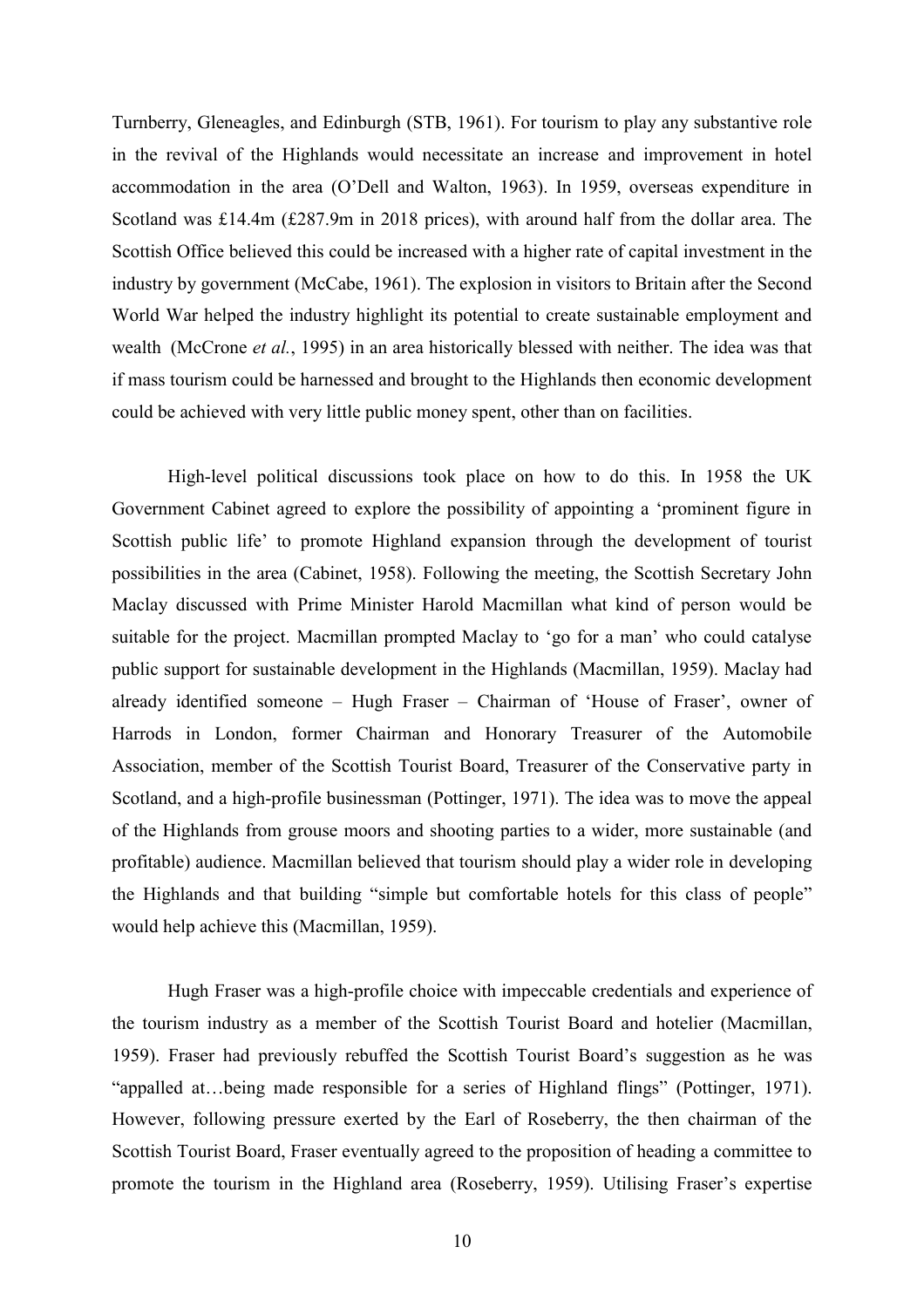satisfied the desire of the government not to be seen as imposing anything on the area and for Fraser to be portrayed as the lead, a point stressed time-and-again in discussions between officials and ministers (McCallum, 1962).

Fraser created the Highland Tourist Development Company in October 1959 with backing from five Scottish banks: The Royal Bank of Scotland, Bank of Scotland, The British Linen Bank, National Commercial Bank of Scotland, and Clydesdale & North of Scotland Bank – appointing himself chairman (Fraser, 1964). The Highland town of Aviemore, with its strong transport links and tourist traffic enjoyed by the surrounding region, led Fraser to conclude it was the most suitable location for this project. Fraser formed another company Highland Tourist (Cairngorm Development) Ltd. to administer the project in 1964. The new company retained the same directors as the old company, but changed its focus from Highland-wide development to the Aviemore area only (HT, 1964). Fraser's plan was for Aviemore to contain up to ten hotels, an 'amenity complex' housing a heated swimming pool, skating and curling rinks, an all-purpose hall for use as a cinema or conference centre, shopping facilities, and a golf driving range (Fraser, 1964). By the time of Fraser's announcement, Scottish & Newcastle Breweries and United Caledonian Breweries had committed to the project, whilst talks continued with British Transport Hotels, Sheraton and Hilton (Pottinger, 1963a). There was a belief that the best way to pursue the project was "to attract one of the largest organisations such as Hilton" to develop legitimacy of the idea and build sustainability (Pottinger, 1963b).

Fraser's announcement received a positive reaction on most sides. In Scotland, newspapers described it as a 'bold plan' (*Glasgow Herald,* 10/06/1964); at the UK level it was described as 'ambitious' (*The Guardian,* 10/06/1964), providing "winter sports on a scale not previously known in Britain" (*The Daily Telegraph*, 10/06/1964). The *Glasgow Herald* newspaper was particularly supportive of the venture, describing it as the "greatest tourist advance since Victoria and Albert fell in love with Balmoral" (*Glasgow Herald,*  10/06/1964). No mention was made of the government's guiding hand in creating and funding the project, with Fraser and his consortium portrayed as the instigators and main administrators. However, an objection was received from existing hoteliers in the area, concerned that their businesses could be adversely affected by the new developments. An organisation of hoteliers wrote to the Secretary of State with their concerns: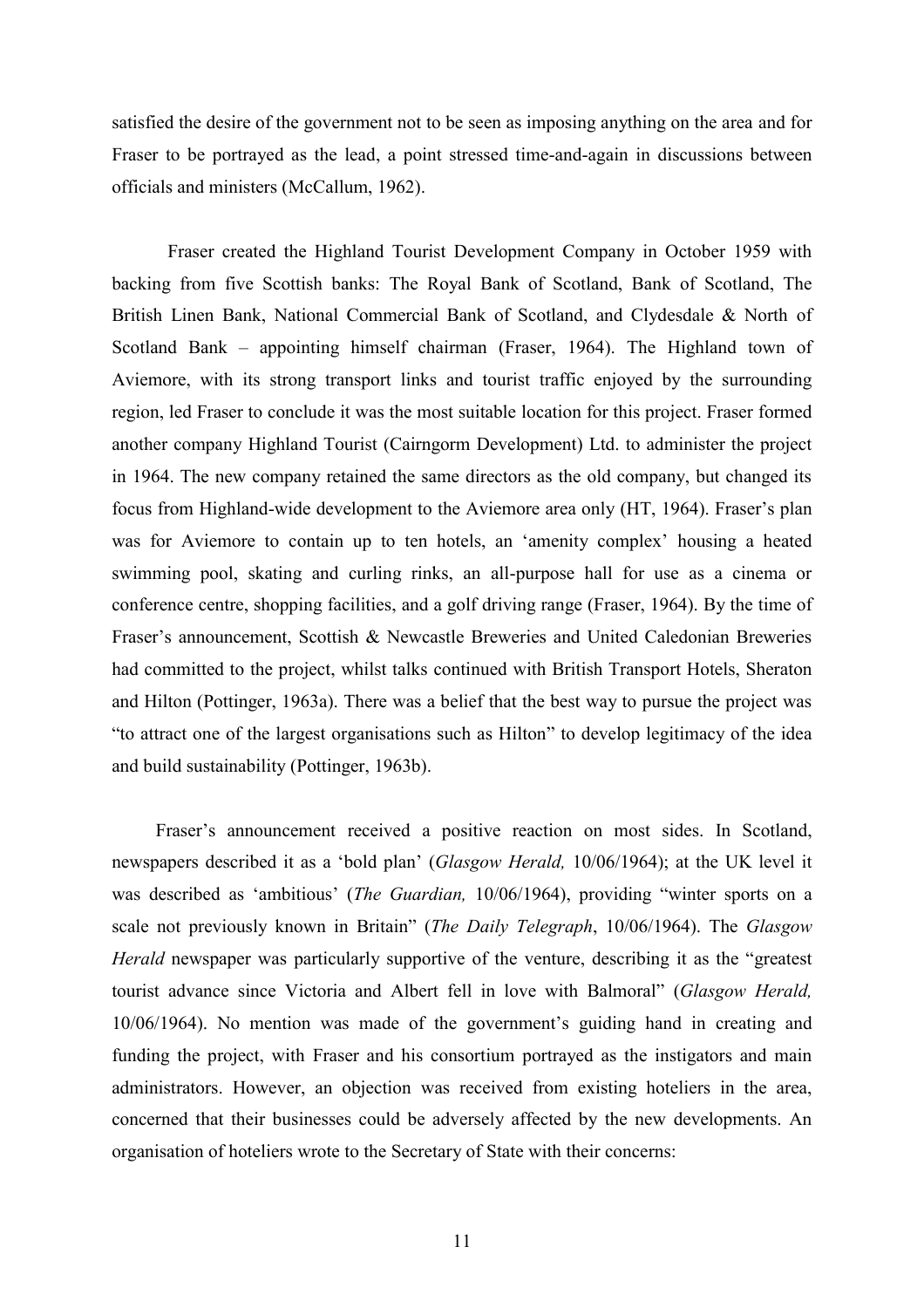"It is not only unfair but most alarming, that a concern such as this should step in to reap a crop that was planted by local sweat and money. Hoteliers are not the only people who would suffer, but the very livelihood of entire villages is at stake" (GSHA, 1963)

Where the hoteliers viewed the Aviemore project as a threat to their existence, Fraser felt that the industry could be further enhanced by a new development. Construction of the centre did not go entirely without hitch with problems relating to sewage, payment, housing, and design arising (Gillard and Tomkinson, 1980). On a more successful note, the construction phase employed an average of 200 men *(The Scotsman*, 30/12/1965), rising to 400 at its peak, with almost the entirety sourced in Scotland (HT, 1964). The new Aviemore Centre opened in 1966, although Fraser died before the completion of the project. The centre's opening was warmly welcomed in the press. However, this sentiment was short-lived as questions were soon asked about its appropriateness to the area and the government's role in developing it. A former civil servant states:

"A lot of nonsense has been talked about Aviemore. It was carried out as a private, commercial undertaking, not as a government enterprise. The State's contribution was a grant under the Local Employment Act…available to anyone who satisfied the statutory conditions, and some expenditure on basic services which again would have been provided for any large scale development. The Government naturally hoped that Aviemore would succeed, both for the facilities it offered and as an example to existing hoteliers to modernise their own establishments, but that was the extent of the official involvement" (Pottinger, 1979)

When completed, the plan for the all-year, all-weather provision for holidaymakers of different sporting interests was realised in the centre's opening. In year-one, 650,000 tourists visited, it won the British Travel Association annual award, increased the number of chalet beds to 290, and international visitors accounted for 4% of the total. In 1967 plans to expand to 1000 residential beds emerged (Fraser, 1968), and a tenfold increase in jobs from 50 to 500 occurred (Civil Service, 1968); the vision of a sustainable tourism and hospitality industry in the Scottish Highlands was becoming attainable.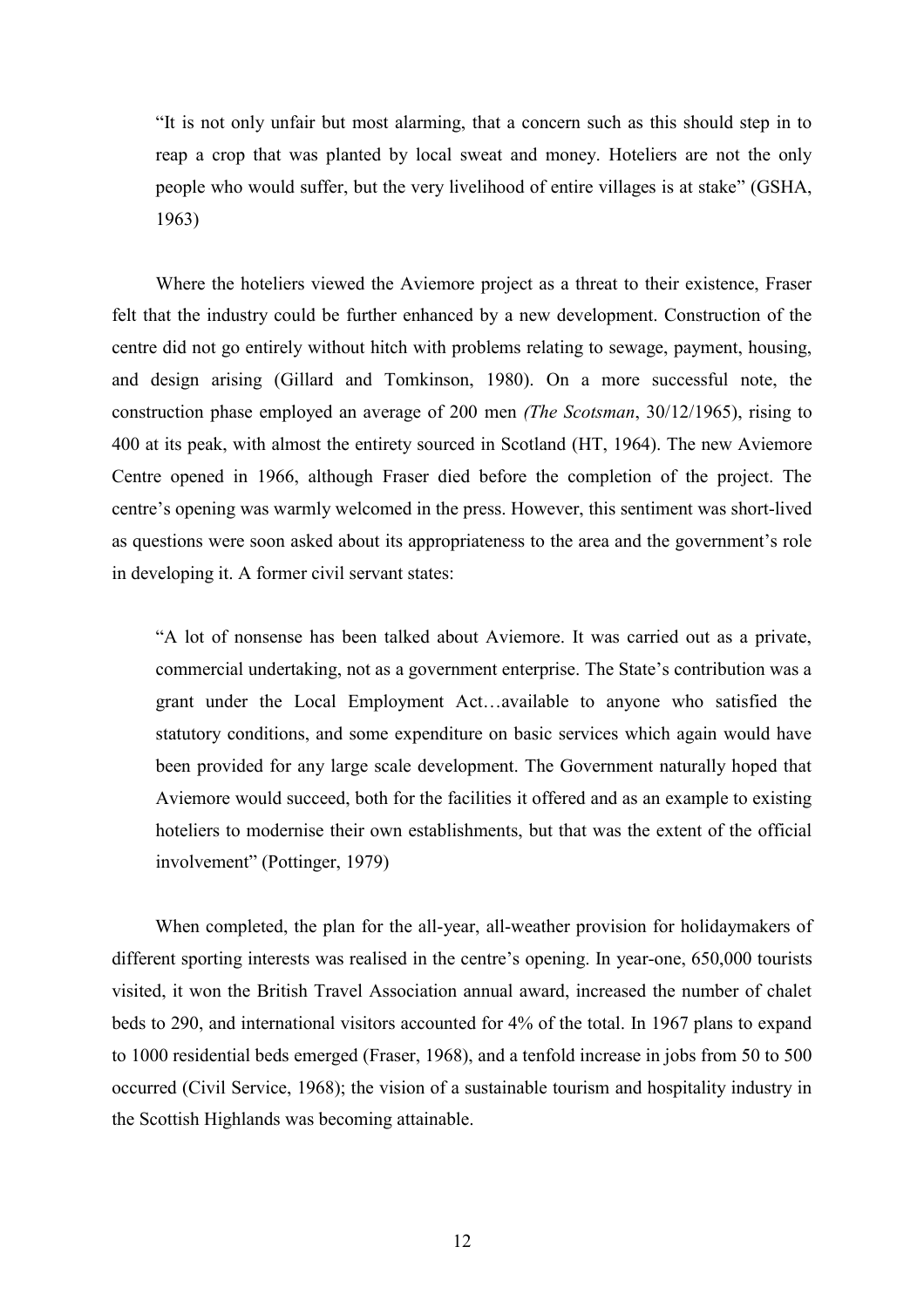Local landowners and hoteliers remained unhappy at the actions of the government and Hugh Fraser in their operations in Aviemore, the construction of the site in concrete (a hitherto foreign material in Highland buildings), and on such a grand scale. Nevertheless, environmental concerns were outweighed by the economic benefit and prosperity the development brought to the area, but have remained latent throughout the centre's history, regularly coming to the fore. With Aviemore's success, Highland tourism is now one of the most important industries in the Scottish economy and Aviemore is a holiday destination for winter sports enthusiasts from within and beyond Scotland, as well as an international conference venue (Murdy *et al., 2018*).

#### **Case 2: Costa Rican ecotourism**

Tourism research on Costa Rica typically focuses on the state's role in the creation of National Parks (Honey, 2008). However, recent work stresses the co-creation of sustainable models of tourism and hospitality development by entrepreneurs and NGOs working *with* the state in the creation of the Costa Rican National Parks (Jones and Spadafora, 2017). This was part of a longer process of development born from the interplay between ecologicallycommitted entrepreneurs, NGOs, and the national government over a period of 30 years to establish environmentally sustainable businesses as a pillar of the Costa Rican economy.

In 1931, the National Tourism Council was established by the Costa Rican government to encourage and develop the industry. This was renamed in 1955 to the "Costa Rican Tourism Institute" (ICT). ICT *"was explicitly permitted to declare and protect national parks"* (Jones and Spadafora, 2017, p.150). However, the focus on tourism was soon replaced by an overt concentration on logging, agriculture, and overdevelopment covering the period 1940-1980 resulting in the loss of 2.5 million hectares of forest (Gamez and Obando, 2004), wreaking environmental havoc on what was (and remains) an extremely sensitive biodiverse environment. Commensurate with this was the ongoing economic crisis that emerged as a result of the Central American Crisis, where the USA and Soviet Union vied for influence in the region resulting in serious economic disruption, wars, and destruction of land and property. Despite the ecological damage caused during this period, Costa Rica became increasingly interesting to scientists due to its biodiversity, which in turn drove the growth of conservation efforts (Evans, 1999).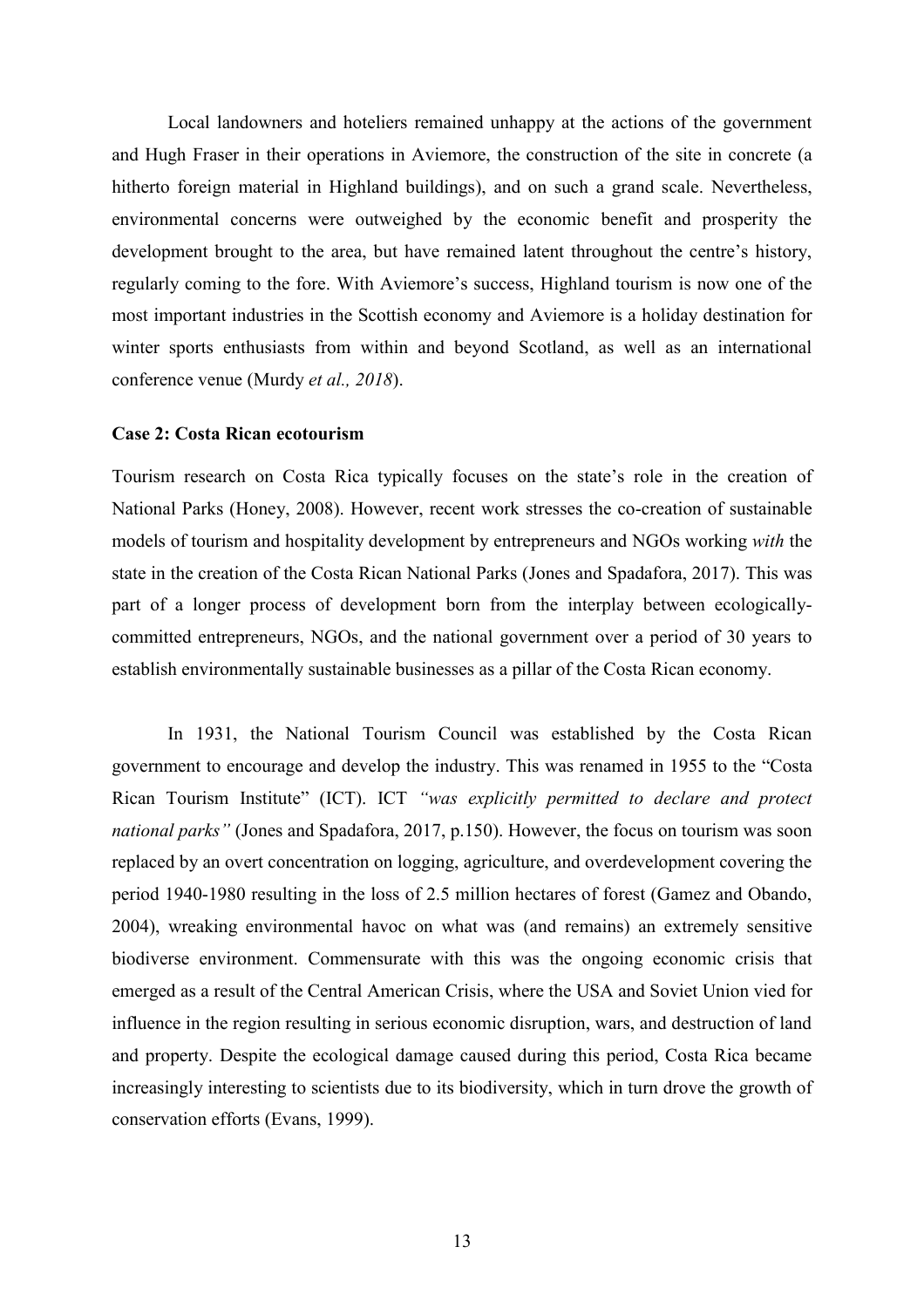The efforts of these scientists, aligned to the previously established National Park system in 1970, and numerous private reserves in the country, presaged the ecotourism boom through the provision of accommodation (usually basic in nature) within protected areas to create what became known as 'science tourism' (Blake and Becher, 1986). One of the many small tour operators in Costa Rica, Bary Roberts Strachan, said:

"As it turned out, in the later years, we realized that there were a lot of people who were coming down to do studies, like from *National Geographic* or people like that…and some adventurous people, who would come down to do rafting or things of that nature, which was what we started with. So, I had friends that were actively involved in conservation and the rest. In fact two of them, Alvaro Ugalde and Mario Boza, were cofounders with Daniel Oduber of the national park system in 1972" (Spadafora, 2014d)

"It got a reputation of being a natural destination because the national park system got started early—in the '70s, it got started in the '70s, Álvaro Ugalde. There's another one, a friend of mine" (Spadafora, 2014b)

The scientific work carried out drove what was to eventually become *ecotourism* in Costa Rica through the preservation of natural habitats and the importance of appropriate husbandry of the land. Jones and Spadafora (2016) argue that "Scientists not only catalogued Costa Rica's biodiversity, promoted conservation, and protected and operated important private reserves, but also helped prefigure the idea of ecotourism". The extensive biodiversity research conducted during the 1970's, combined with the efforts of entrepreneurs in developing resorts, clubs, and parks (Honey, 2008) helped stimulate the conditions necessary for the further development of sustainable tourism. This manifested in the development of an association dedicated to protecting the Costa Rican environment.

"There was a large organization formed in San José called ASCONA. ASCONA was the Association for the Conservation of Nature, I believe – 'Asociation para la Conservacion de la Naturaleza'. It was funded by USAID. And it became very influential all over the country. They had a chapter in San Isidro and I became a member of the board of directors, and I met a lot of other people, who were involved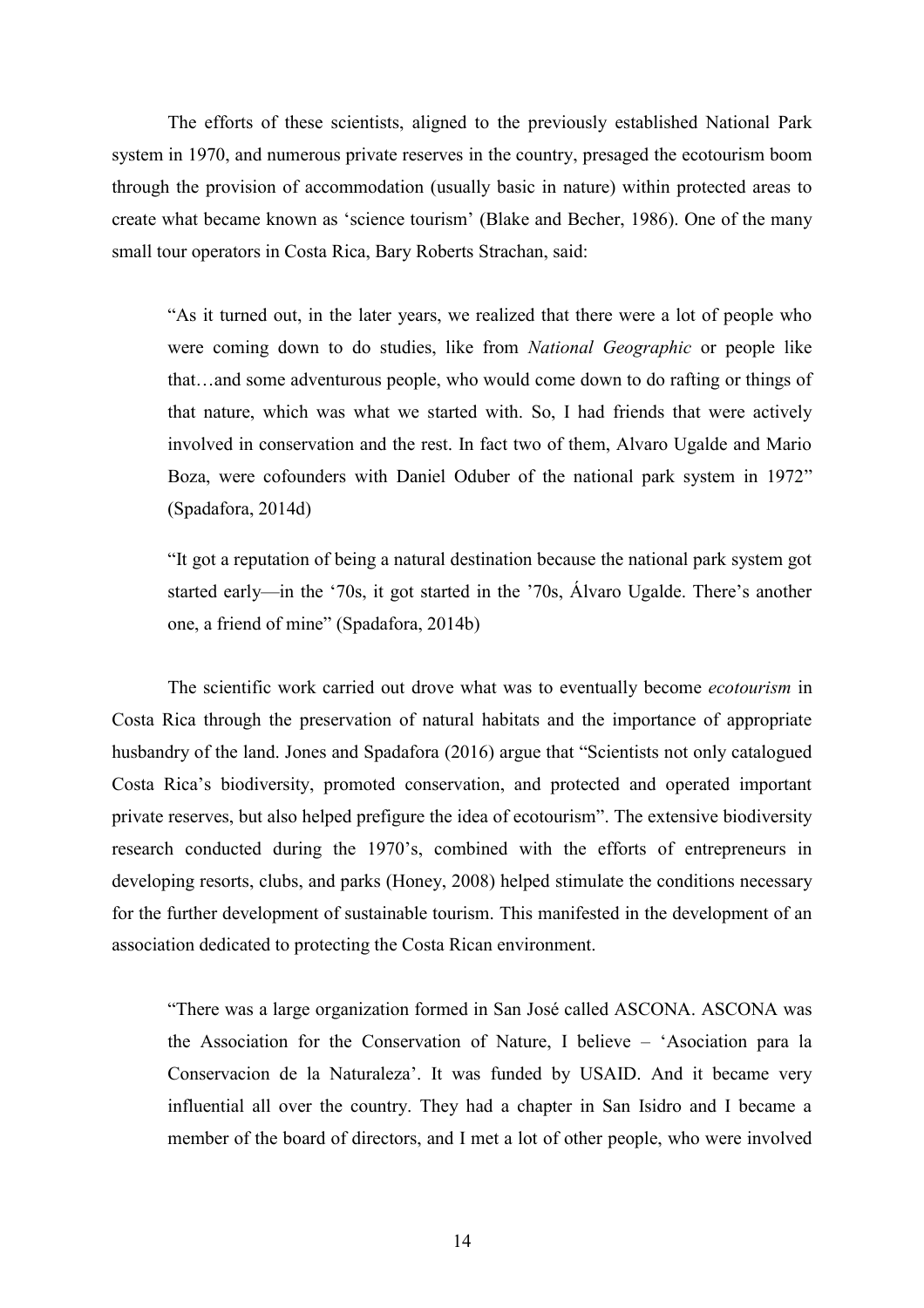with ASCONA, other environmentalists in Costa Rica, and we all exchanged ideas. Most of us were interested in tourism at some level" (Spadafora, 2014b)

By the late 1970s there was growing recognition of the value of environmentally sustainable businesses, particularly from entrepreneurs entering Costa Rica with a view to developing ecologically-sensitive tourism ventures. Relationships between entrepreneurs and eco-tour operators flourished in some cases, bearing more fruit and burgeoning relations between ecologically-aware entrepreneurs and policymakers.

"I came back to Costa Rica and started to look for people and to try to do things that would allow me to have some kind of positive impact in how tourism was being taken care of…I did have good relationships—my stepbrother was the minister of planning. He worked with President Óscar Arias—he organized a forum called Costa Rica in the Year 2000. They invited a whole bunch of people to come there…[including] Maurice Strong who was for thirty-five years the undersecretary of the United Nations for Environmental Affairs" (Spadafora, 2014d)

These relations grew as environmental sustainability became increasingly visible as both a desirable ecological aim and a competitive advantage in a burgeoning global tourism market, with policymakers moving beyond understanding sustainability in purely economic terms toward considering the ecological underpinnings of sustainable development. Relationships with government were not always positive, with some entrepreneurs recalling how they coalesced to fight for greater policy support (Spadafora, 2014c). Nonetheless, following the economic crisis of the mid-1980s, the Costa Rican government shifted its focus back to tourism as a way of bolstering its economy. With this came legislation in 1985 to incentivise large-scale tourism development and investment. However, there was still no overarching governmental plan for tourism, but rather an implicit recognition that it should be developed. Consequently it was individual entrepreneurs (mainly ex-patriates) setting-up businesses with a strong sustainable focus and sense of social responsibility underpinning their activities that drove the growth and development of sustainability and CSR:

"There was, to my knowledge, back then [late 1980s], no master plan for tourism. It evolved spontaneously, and most of it came from the entrepreneurial spirits of expats, and nationals, who had one thing in common: they loved the country, and they loved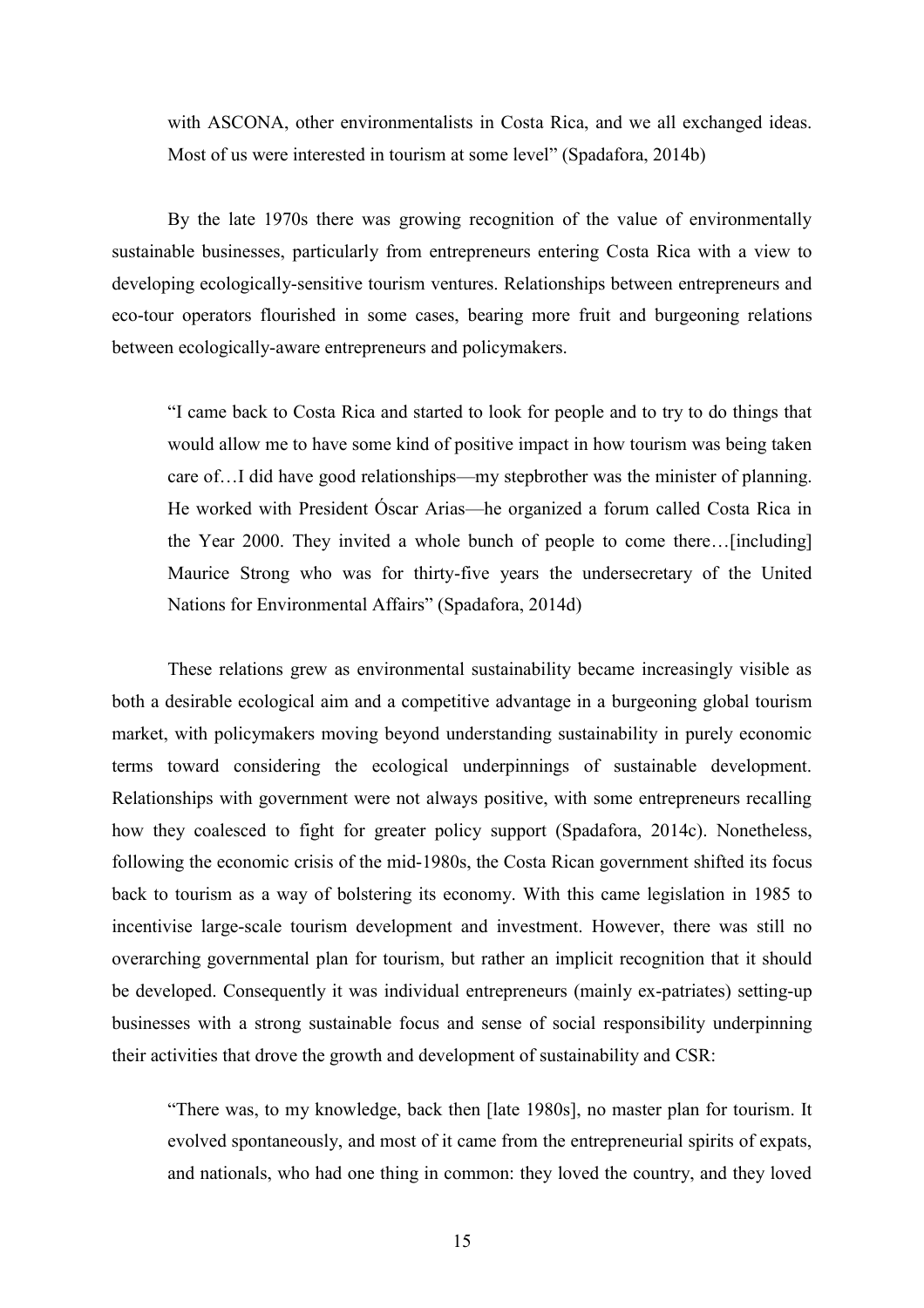the idea that they could host people to see the response, because from the get-go, it has been more and more of the same experience with my fellow hoteliers, which is, we attract a market niche that supports what we want to do, which is conserve the natural beauty of the country" (Spadafora, 2014a)

In 1987, the Costa Rican president Oscar Arias Sanchez won the Nobel Peace Prize for his efforts in ending the Central American Crisis. By 1992, the US Adventure Travel Society described Costa Rica as the "number one tourist destination in the world" (Honey, 2008, p.160). The Costa Rican government by this point were taking ecotourism and the commensurate focus on environmental sustainability seriously, often pushed from below by entrepreneurs:

"So in 1994, the new president, José Maria Figueres, the son of Pepe Figueres, asked one of my very best friends and brothers, Carlos Roesch, to be his minister of tourism. He asked me if I would come in as vice president of the ICT, in order to inject some sustainability to it. And he gave an order the very first day in office; he gave a directive to all his ministers that every single ministry had to have a sustainability concept, incorporated into anything they did" (Spadafora, 2014d)

"And when Mr. Méndez Mata [Costa Rican government minister] came here, because his daughter was married at the hotel, and said, "What is this drink about?" well, I gave the history. He said, "Well, how about if I pave the road, while I am the minister, to the cul-de-sac of the national park?" (Spadafora, 2014a)

In 1997 the ICT introduced its Certificate for Sustainable Tourism (CST) program aimed at formalising environmental sustainability in the sector, signalling a divergence from understanding sustainability in purely economic terms towards recognition of environmental aspects. With small tour operators sustaining the maintenance of National Parks, in the 1990s, the Costa Rican government declared environmental sustainability a core strategy, ratifying new forestry laws and establishing further National Park regions (Evans, 1999).

By 2002, the United Nations 'International Year of Ecotourism', Costa Rica transformed itself into an ecotourism hub renowned for its brand as a natural paradise (Jones and Spadafora, 2017). It has been successful in promoting the image of a country that offers natural attractions and environmentally sensitive travel; possessing 5% of all global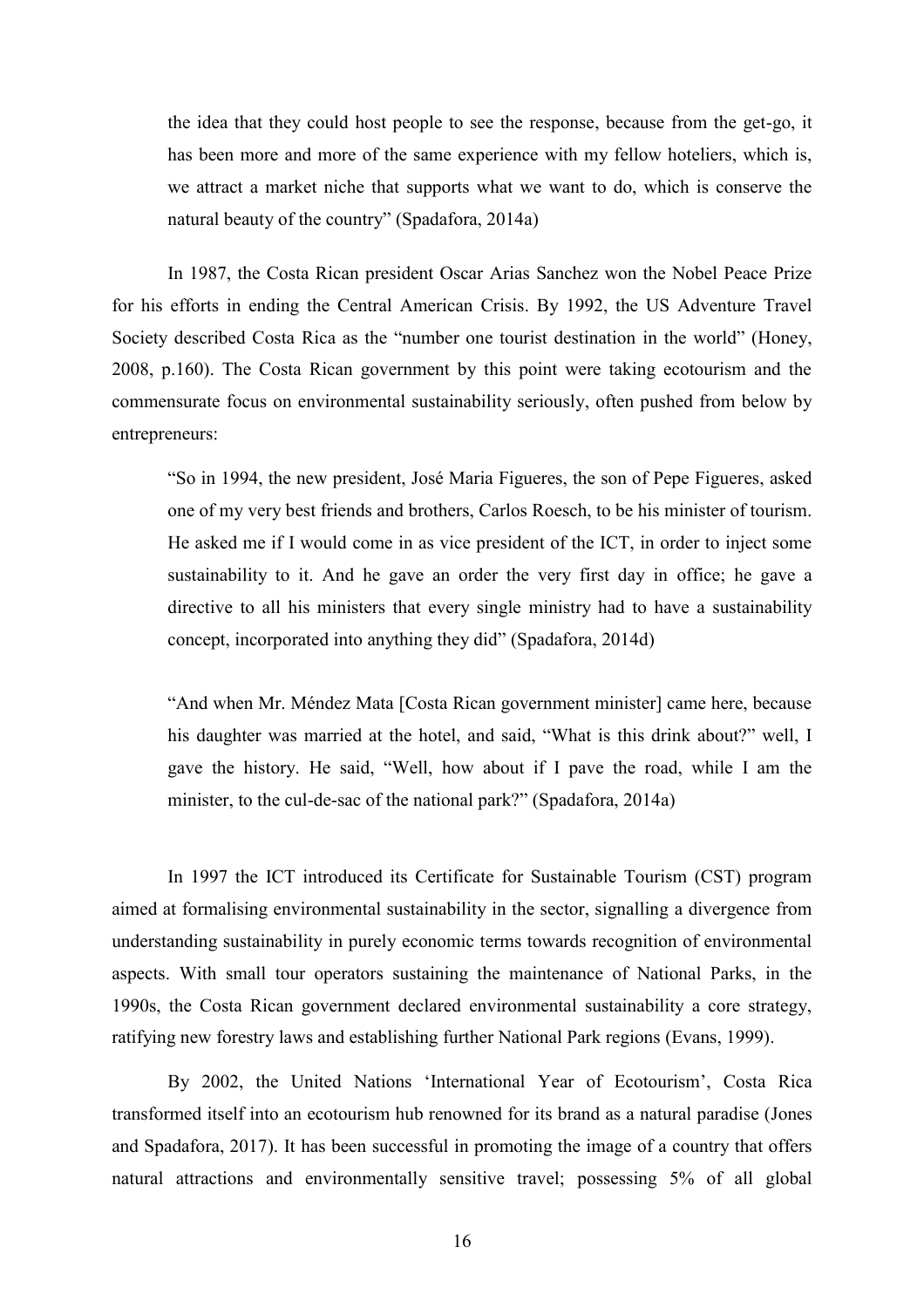biodiversity despite only accounting for 0.035% of the world's surface (Honey, 2008), with 25% of the country's landmass protected (Almeyda *et al.*, 2010a). Recently, it has become a leader in sustainable tourism business certification, known for its progressive environmental policies (Stem *et al.*, 2003), and is considered "a model for nations seeking to manage tourism responsibly" (Almeyda *et al.*, 2010b, p.805).

#### **Discussion and Conclusions**

The historical cases reveal different conceptualisations of sustainability  $-$  in both, the governmental view of sustainability was primarily economic; principally concerned with how tourism could offer economic development and employment opportunities, with environmental concerns either secondary (Costa Rica) or ignored altogether (Aviemore). In Costa Rica, entrepreneurship served as the driver of ecotourism and the ecological aspects of the development. For Aviemore, the government's economic sustainability desire drove the development. In both, the 5Cs – context, change over time, contingency, causality, complexity – are clear.

The context for both cases is important. This can be explained by periodisation and economic development maturity. Costa Rica, at the time, was an underdeveloped economy where tour operators sought competitive advantage and identified, on the back of localised scientific research, the country's plentiful biodiversity as an attraction for inbound tourists. In Aviemore, the underdeveloped 'Highland' economy was considered an attraction due to the largely unspoilt scenery. In both, the attraction of tourists to the local environment drew out the potential for economic activity to sustain and develop hospitality enterprises. However, it was the origins of both which saw them take different paths towards developing their offerings.

The change over time in both cases demonstrates how sustainable tourism developed. During the 1960s, UK policymakers considered tourism a seasonally-fluctuating industry that could be relied upon only to assist with "consolidation in some of the main [population] centres and give a supplementary income to the dispersed population engaged in primary and service industry" (HMSO, 1966). Here, understanding of sustainability was purely economic – with no discussion of environmental sustainability in the Aviemore development, save for complaints at the use construction materials. CSR was similarly absent. In part, this can be attributed to the top-down approach by the government to embedding tourism in the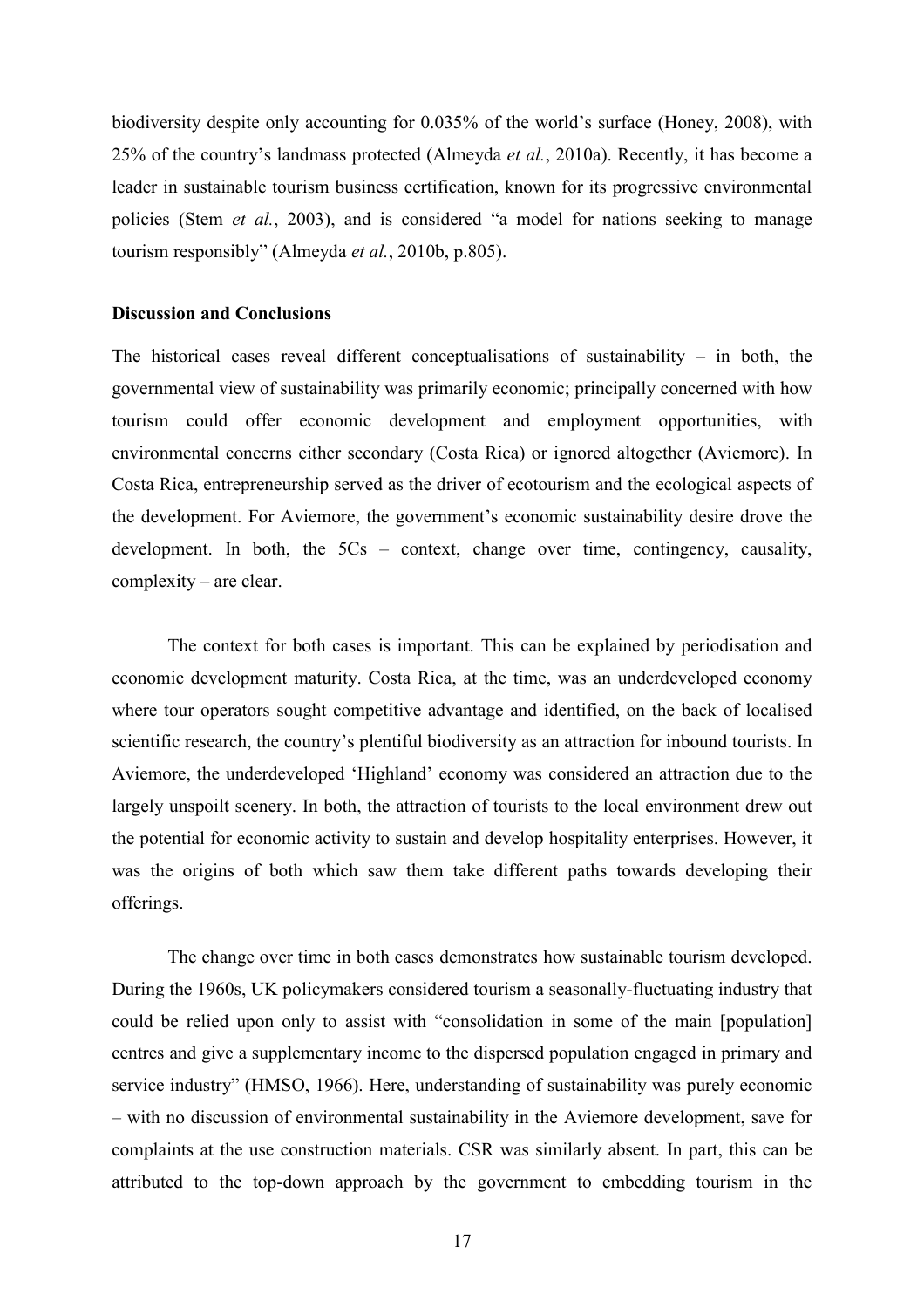Highlands and Scotland as a serious industry capable of sustaining inhabitants in an otherwise sparsely-populated area. The policymakers who conceived of the idea had little-tono interest in environmental sustainability, or ensuring companies behaved appropriately – their focus was halting population decline, providing jobs for locals, and economic development. Their approach centred on using a high-profile entrepreneur to legitimise the industry and create economic sustainability. With Costa Rica, the focus on environmental sustainability came from the entrepreneurs – the government's focus was again economic sustainability, trying to drive tourism as a growth sector. There was recognition of the benefits of environmental sustainability through the creation of National Parks and belated certification, but this was a result of the efforts of environmentally-conscious scientists in the first instance, then ecologically-sensitive tour operators demonstrating the economic value to be derived from environmental sustainability.

In both cases, contingency in the form of the principal actors, complexity in terms of the levels of engagement between different actors and contexts, and causality in terms of how change was affected are apparent in illustrating the initial focus on economic, rather than environmental or socio-cultural sustainability. Across both, it is clear that economic sustainability emerges as an antecedent of future sustainability encompassing broader concerns. The historical analysis conducted using the 5Cs shows how different antecedents result in cohesive sustainable tourism development.

# **[Figure 1 Here]**

**Figure 1** represents the process of establishing tourism sustainability, identifying key antecedents cognizant of the 'five Cs': context, change over time, causality, complexity, and contingency (Andrews and Burke, 2007) in the development of sustainability in tourism. Here, we propose that a combination of antecedents - economic viability, social and political networks, private-sector support - are necessary but individually insufficient in developing and establishing sustainable tourism and hospitality initiatives. This is evidenced by the two cases analysed using historical approaches, which reveal the importance of these antecedents. With regards to contemporary hospitality and tourism development, this study demonstrates the importance of the private-sector in underpinning sustainability initiatives. We suggest tourism planners embrace the convergence of public- and private-sector required to stimulate sustainable development. While private-sector involvement has previously been met with cynicism (Jones *et al.,* 2016), our findings suggest this is crucial in ensuring the economic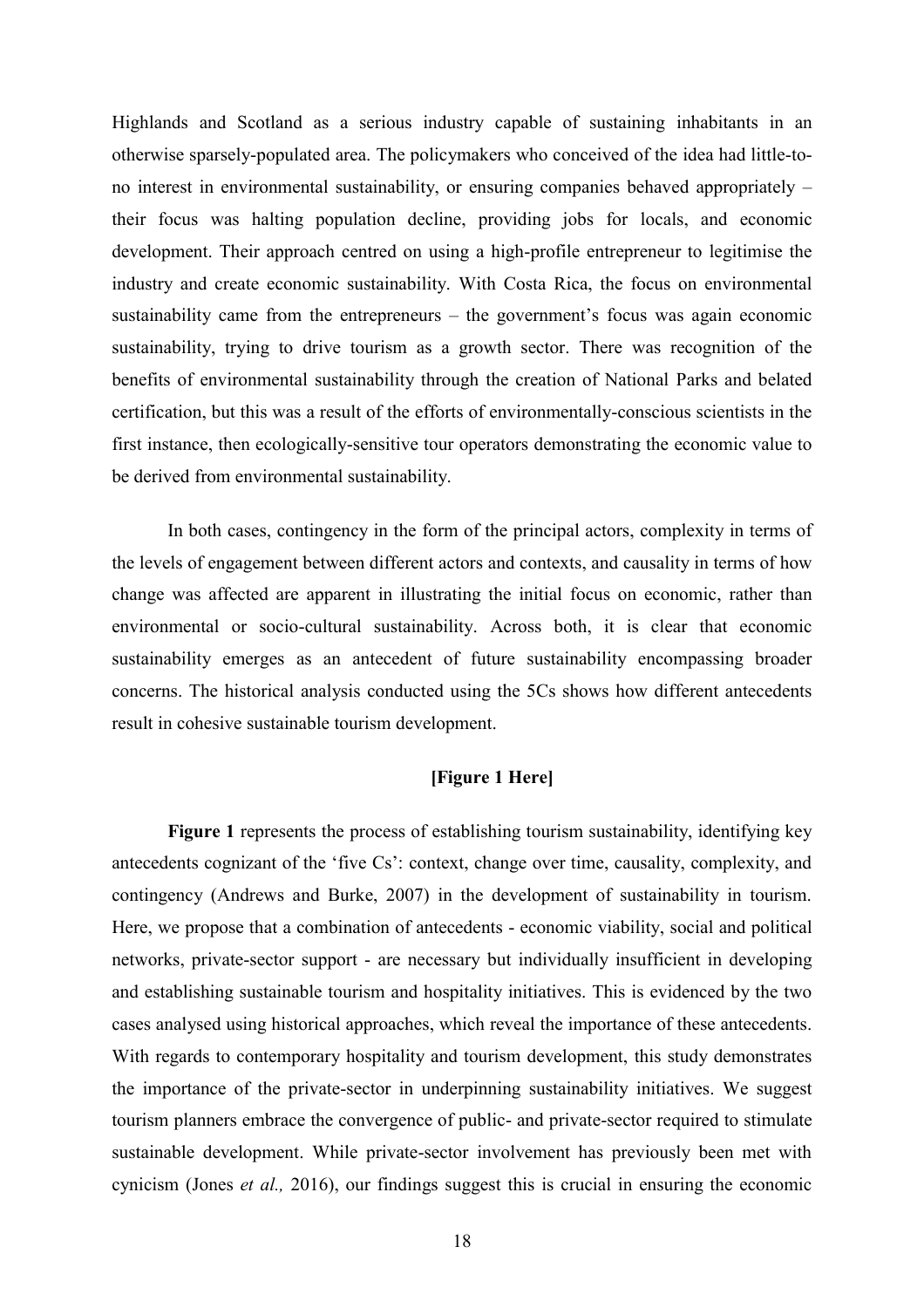viability of tourism development projects. With regards to theoretical implications, this study demonstrates the similarity inherent within the antecedent factors underpinning different notions of sustainable tourism development through a historical lens. In doing so, we consider the antecedents of sustainable tourism development within a hospitality and tourism context in a manner consistent with the historical turn in business and management more generally (Foster et al., 2017), illustrating the value of such analysis.

The deployment of elite social networks was an important feature of the development of both Aviemore and ecotourism in Costa Rica. With Aviemore, networks were pursued from the top-down with government ministers using their connections to high-profile Scottish entrepreneurs to front their development aspirations. In Costa Rica, it was a bottom-up approach, with many small tour operators engaging with high-level government officials, lobbying for increased support for ecological sustainability in business. In both, the legitimation of tourism, and sustainability more generally, came from the private-sector despite significant differences between the two case studies in terms of context, geography, and periodisation. This suggests that private-sector led efforts are critical to establishing sustainable tourism initiatives, particularly when little-to-no experience of tourism is present in an area. However, this must converge with social and political networks to attain legitimacy. Further, these cases suggest that notions of sustainability change over time, and legitimizing them requires private and public-sector co-operation.

In practical terms, the findings presented demonstrate how historical methods can provide insight into contemporary tourism and hospitality issues. Historical archives represent significant new sources of data and information for tourism scholars and educators alike. The cases studied are rich in source material and 'real life' examples of sustainable tourism initiatives. The verifiability of the source material is presented in the transparency of the references, allowing researchers to access the archives to consider the stories for themselves. In policy terms, the importance of local businesses in establishing sustainable tourism initiatives is clear – despite the notable differences at first glance in both cases, they demonstrate how both top-down (government-led) and bottom-up (entrepreneur-led) approaches to establishing tourism in new areas requires co-ordination of support and engagement across multiple levels in order to succeed. Further, the identification of the economic antecedents of sustainable tourism is a key learning point for researchers and policy-makers alike – without private-sector backing, economic viability, and the support of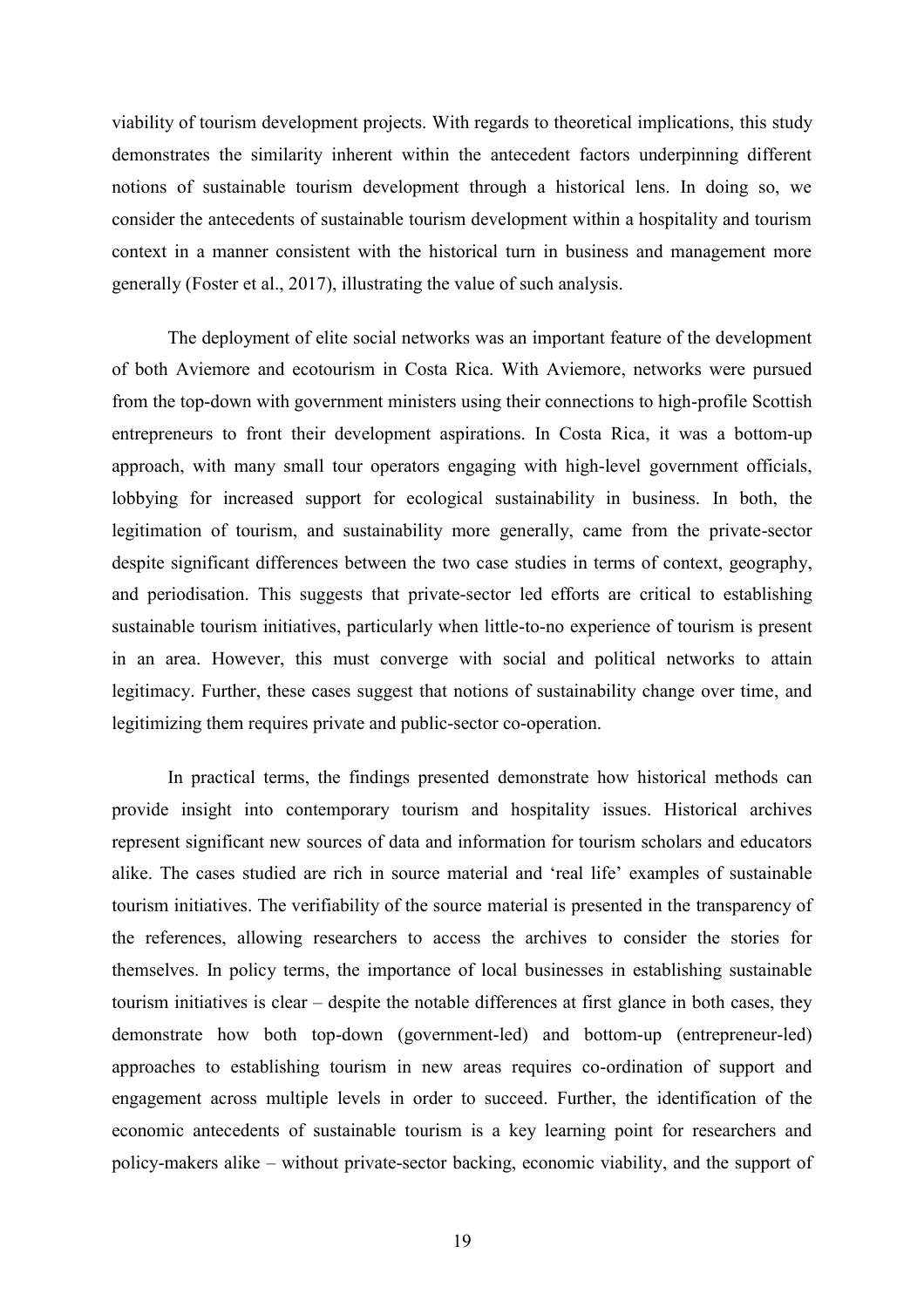key social and political actors, the establishment and development of sustainable tourism projects remain challenging.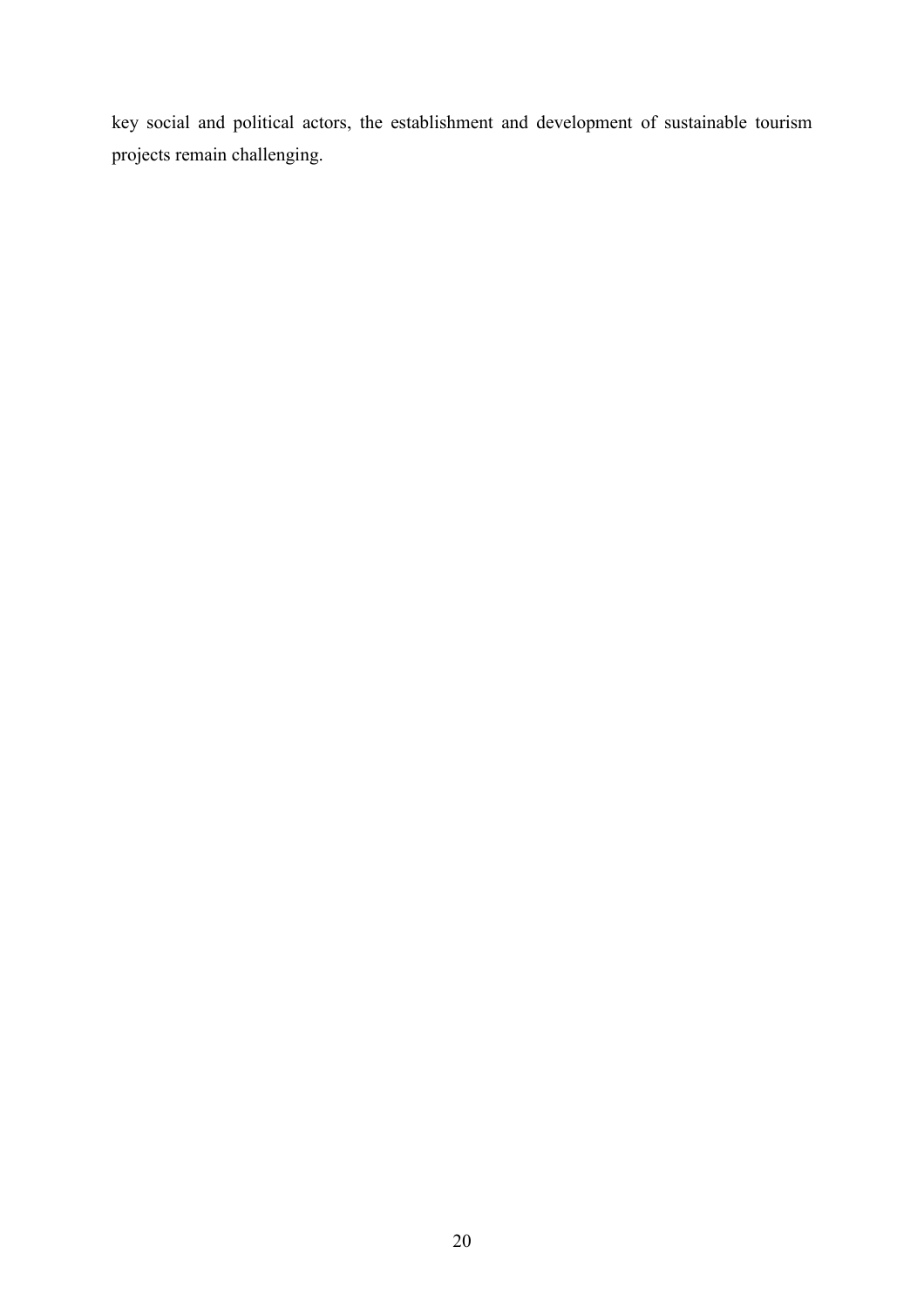# **References**

- Almeyda, A., Broadbent, E., and Durham, W. (2010a). "Social and environmental effects of ecotourism in the Osa Peninsula of Costa Rica: The Lapas Rios case". *Journal of Ecotourism*, Vol.9 No.1, pp.62-83.
- Almeyda, A., Broadbent, E., and Durham, W. (2010b). "Ecotourism impacts in the Nicoya Peninsula, Costa Rica". *International Journal of Tourism Research*, Vol.12 No.6, pp.803-819.
- Alonso, A.D., Kok, S., and O'Brien, S. (2018). "Sustainable culinary tourism and Cevicherías: a stakeholder and social practice approach". *Journal of Sustainable Tourism*, Vol.26 No.5, pp.821-831.
- Andrews, T., and Burke, F. (2007). "What does it mean to think historically?". *Perspectives on History*, Vol.45 No.1, pp.32-35.
- Bergquist, A.K. (2017). "Business and Sustainability: New Business History Perspectives", Harvard Business School working paper 18-034.
- Bhati, A., and Pearce, P. (2017). "Tourist attractions in Bangkok and Singapore; linking vandalism and setting characteristics". *Tourism Management*, Vol.63, pp.15-30.
- Blake, B., and Becher, A. (1986). *The New Key to Costa Rica*. San Jose, Costa Rica.
- Boley, B.B., McGehee, N.G., and Hammett, A.T. (2017). "Importance-performance analysis (IPA) of sustainable tourism initiatives: The resident perspective". *Tourism Management*, Vol.58, pp.66-77.
- Briassoulis, H. (2002). "Sustainable tourism and the question of the commons". *Annals of Tourism Research*, Vol.29 No.4, pp.1065-1085.
- Buckley, R. (2012). "Sustainable tourism: Research and reality." *Annals of Tourism Research*, Vol.39 No.2, pp.528-546.
- Chhabra, D. (2005). "Defining authenticity and its determinants: Toward an authenticity flow model". *Journal of Travel Research*, Vol.44 No.1, pp.64-73.
- Chen, L.J. and Chen, W.P., (2015). "Push–pull factors in international birders' travel". *Tourism Management*, Vol.48, pp.416-425.
- Cisneros-Martínez, J. D., McCabe, S., and Fernández-Morales, A. (2018). "The contribution of social tourism to sustainable tourism: a case study of seasonally adjusted programmes in Spain". *Journal of Sustainable Tourism*, Vol.26 No.1, pp.85-107.
- Curran, R., Baxter, I.W., Collinson, E...& Yalinay, O. (2018). The traditional marketplace: serious leisure and recommending authentic travel. *The Service Industries Journal*. doi.org/10.1080/02642069.2018.1432603.
- Cuthill, M. (2010). "Strengthening the 'social' in sustainable development: Developing a conceptual framework for social sustainability in a rapid urban growth region in Australia". *Sustainable Development*, Vol.18 No.6, pp.362-373.
- Dempsey, N., Bramley, G., Power, S., and Brown, C. (2011). "The social dimension of sustainable development: Defining urban social sustainability". *Sustainable Development*, Vol.19 No.5, pp.289-300.
- Durie, A. (2003). *Scotland for the Holidays: A History of Tourism in Scotland, 1780-1939*. Tuckwell, Edinburgh.
- Dyer, P., Gursoy, D., Sharma, B., and Carter, J. (2007). "Structural modeling of resident perceptions of tourism and associated development on the Sunshine Coast, Australia.*Tourism Management*, Vol.28 No.2, pp.409-422.
- Eisenhardt, K. (1991). "Better Stories and Better Constructs: The Case for Rigor and Comparative Logic". *The Academy of Management Review*, Vol.16 No. 3, pp.620-627
- Evans, S. (1999). *The Green Republic: A Conservation History of Costa Rica*. University of Texas Press, Austin.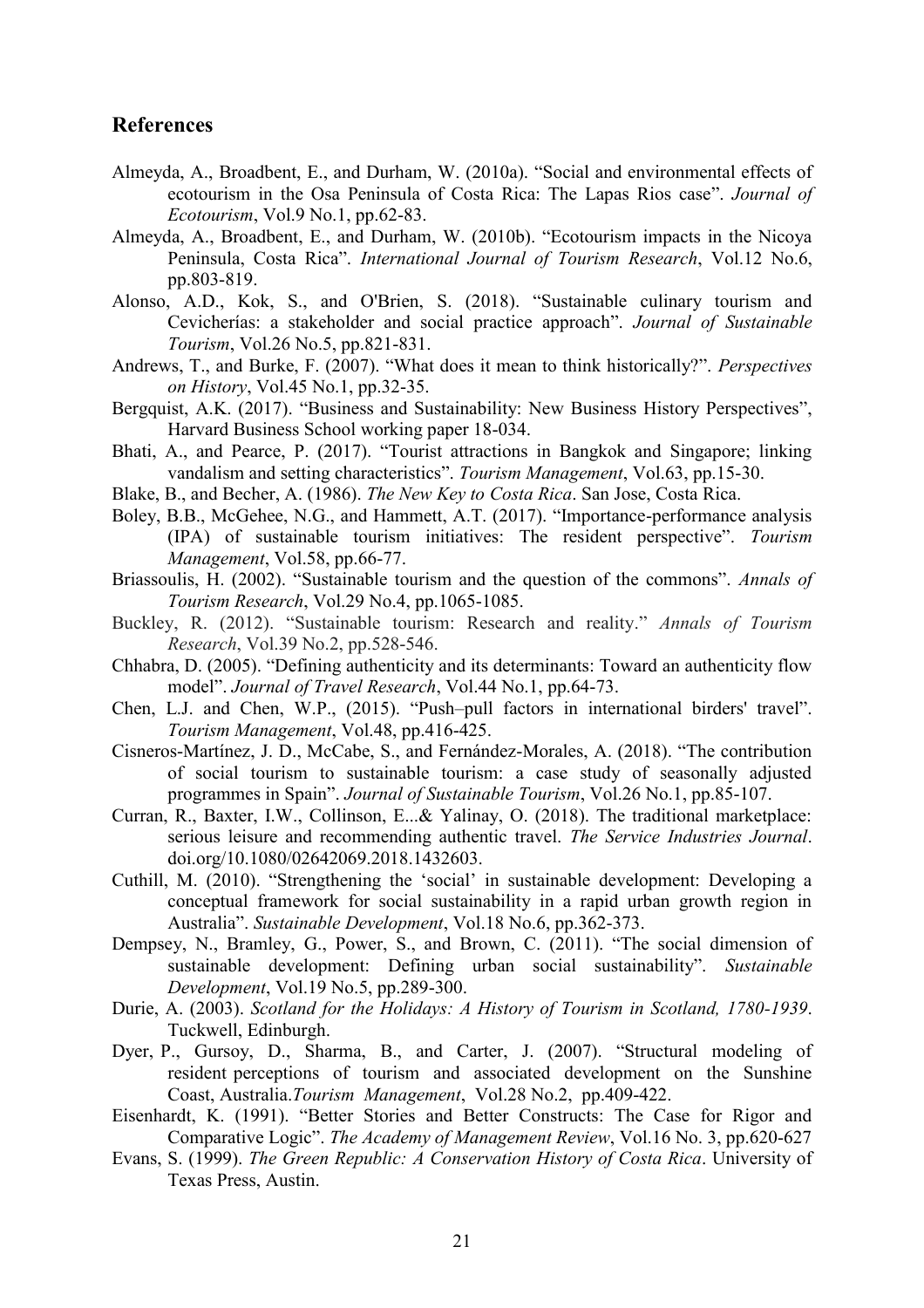- Foster, W.M., Coraiola, D.M., Suddaby, R., Kroezen, J., and Chandler, D. (2017). "The strategic use of historical narratives: a theoretical framework". *Business History*, Vol.59 No.8, pp.1176-1200.
- Gamez, R., and Obando, V. (2004). "La Biodiversidad". *In Costa Rica el siglo*, Vol.2, pp.139-191.
- Giglio, V.J., Luiz, O.J., Chadwick, N.E., and Ferreira, C.E. (2018). "Using an educational video-briefing to mitigate the ecological impacts of scuba diving". *Journal of Sustainable Tourism*, Vol.26 No.5, pp.782-797.
- Gillard, M. and Tompkinson, M. (1980). *Nothing To Declare: The Political Corruptions of John Poulson*. John Calder, London.
- Grassie J., (1983). *Highland Experiment. The story of the Highlands and Islands Development Board.* AUP, Aberdeen.
- Hashemi, N., and Ghaffary, G. (2017). "A proposed sustainable rural development index: Lessons from Hajij Village, Iran". *Tourism Management*, Vol.59, pp.130-138.
- Hassan, S.S. (2000). "Determinants of market competitiveness in an environmentally sustainable tourism industry". *Journal of Travel Research*, Vol.38 No.3, pp.239-245.
- Harvie, C., (1998). *No Gods and Precious Few Heroes.* EUP, Edinburgh.
- He, P., He, Y., and Xu, F. (2018). "Evolutionary analysis of sustainable tourism". *Annals of Tourism Research*, Vol.69, pp.76-89.
- Heslinga, J., Groote, P., and Vanclay, F. (2018). "Understanding the historical institutional context by using content analysis of local policy and planning documents: Assessing the interactions between tourism and landscape on the Island of Terschelling in the Wadden Sea Region". *Tourism Management*, Vol.66, pp.180-190.
- Her Majesty's Stationery Office (1996), The Scottish Economy, 1965 to 1970, Cmnd 2864. HMSO, Edinburgh.
- Higham, J.E. (2007). *Critical issues in ecotourism: understanding a complex tourism phenomenon*. Routledge, NY.
- Honey, M. (2002). *Ecotourism and certification: Setting standards in practice*. Island Press, Washington, DC.
- Job, H., Becken, S., and Lane, B. (2017). "Protected Areas in a neoliberal world and the role of tourism in supporting conservation and sustainable development: an assessment of strategic planning, zoning, impact monitoring, and tourism management at natural World Heritage Sites". *Journal of Sustainable Tourism*, Vol.25 No.12, pp.1697-1718.
- Jones, G. (2017), *Profits and Sustainability. A Global History of Green Entrepreneurship,* OUP, Oxford.
- Jones, G., and Spadafora, A. (2017). Creating Ecotourism in Costa Rica, 1970-2000. *Enterprise & Society, 18(1), 146-183*
- Jones, P., Hillier, D., and Comfort, D. (2016). "Sustainability in the hospitality industry: Some personal reflections on corporate challenges and research agendas". *International Journal of Contemporary Hospitality Management*, Vol.28 No.1, pp.36-67.
- Ko, D.W., and Stewart, W.P. (2002). A structural equation model of residents' attitudes for tourism development. *Tourism Management*, Vol.23 No.5, pp.521-530.
- Kristjánsdóttir, K.R., Ólafsdóttir, R., and Ragnarsdóttir, K.V. (2018). "Reviewing integrated sustainability indicators for tourism". *Journal of Sustainable Tourism*, Vol.26 No.4, pp.583-599.
- Kuščer, K., Mihalič, T., and Pechlaner, H. (2017). "Innovation, sustainable tourism and environments in mountain destination development: A comparative analysis of Austria, Slovenia and Switzerland". *Journal of Sustainable Tourism*, Vol.25 No.4, pp.489-504.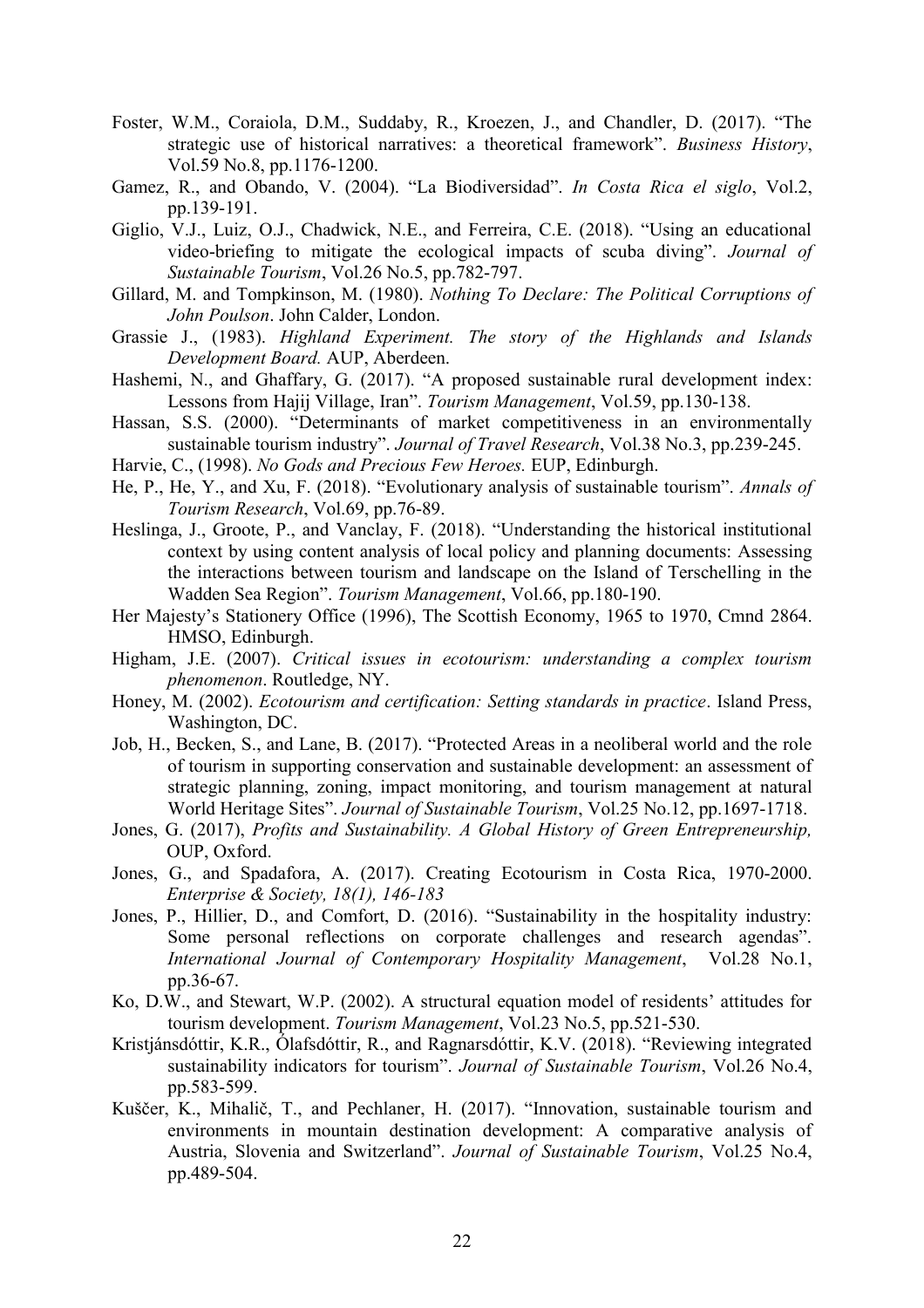- Látková, P., and Vogt, C.A. (2012). "Residents' attitudes toward existing and future tourism development in rural communities". *Journal of Travel Research*, Vol.51 No.1, pp.50- 67.
- Littig, B., and Griessler, E. (2005). "Social sustainability: a catchword between political pragmatism and social theory". *International Journal of Sustainable Development*, Vol.8 No.1-2, pp.65-79.
- Liu, Z. (2003). "Sustainable tourism development: A critique". *Journal of Sustainable Tourism*, Vol.11 No.6, pp.459-475.
- Loperena, C.A. (2017). "Honduras is open for business: extractivist tourism as sustainable development in the wake of disaster?" *Journal of Sustainable Tourism*, Vol.25 No.5, pp.618-633.
- Maclean, M., Harvey, C., and Clegg, S.R. (2016). Conceptualizing historical organization studies. *Academy of Management Review*, *41*(4), 609-632.
- Maclean, M., Harvey, C., Suddaby, R., and O'Gorman, K. (2017). Political ideology and the discursive construction of the multinational hotel industry. *Human Relations*, September.
- McCrone, D., Morris, A., and Kiely, R. (1995). *Scotland The Brand*. EUP, Edinbrugh.
- Mowforth, M. and Munt, I. (2015), *Tourism and Sustainability. Development, globalization and new tourism in the third world.* Routledge, Oxford.
- Mura, P., and Sharif, S.P. (2017). "Narrative analysis in tourism: a critical review". *Scandinavian Journal of Hospitality and Tourism*, Vol.17 No.2, pp.194-207.
- Murdy, S., Alexander, M. and Bryce, D. (2018), "What pulls ancestral tourists 'home'? An analysis of ancestral tourist motivations". *Tourism Management*, Vol.64, pp.13-19.
- Nunkoo, R., and Smith, S.L. (2013). "Political economy of tourism: Trust in government actors, political support, and their determinants". *Tourism Management*, Vol.36, pp.120-132.
- O'Dell, A.C. and Walton, K. (1963). *The Highlands and Islands of Scotland*. Nelson & Sons, Edinburgh.
- Peden, G.C. (2005). "The Managed Economy: Scotland, 1919-2000", Devine, T.M., Lee, C.H. and Peden, G.C., (eds.), *The Transformation of Scotland: The Economy Since 1700.* EUP, Edinburgh.
- Perchard, A. and MacKenzie, N.G. (2013). "'Too much on the Highlands?' Recasting the Economic History of the Highlands and Islands". *Northern Scotland*. Vol.4 No.1, pp.3-22.
- Perchard, A., MacKenzie, N.G., Decker, S. and Favero, G. (2017). "Clio in the business school: Historical approaches in strategy, international business and entrepreneurship". *Business History*, Vol.59 No.6, pp.904-927.
- Pottinger, G. (1971). *The Winning Counter: Hugh Fraser and Harrods*. Hutchinson & Co., London.
- Pottinger, G., (1979). *The Secretaries of State for Scotland, 1926- 76*. Scottish Academic Press, Edinburgh.
- Quek, M. (2012). "Globalising the Hotel Industry, 1946–1968: A Multinational Case Study of the Intercontinental Hotel Corporation." *Business History* 54, pp.201–226.
- Sofield, T.H., and Li, F.M.S. (1998). "Tourism development and cultural policies in China". *Annals of Tourism Research*, Vol.25 No.2, pp.362-392
- Stem, C., Lassoie, J., Lee, D., and Deshler, D. (2003). "How 'eco' is ecotourism? A comparative case study of ecotourism in Costa Rica". *Journal of Sustainable Tourism*, Vol.11 No.4, pp.322-347.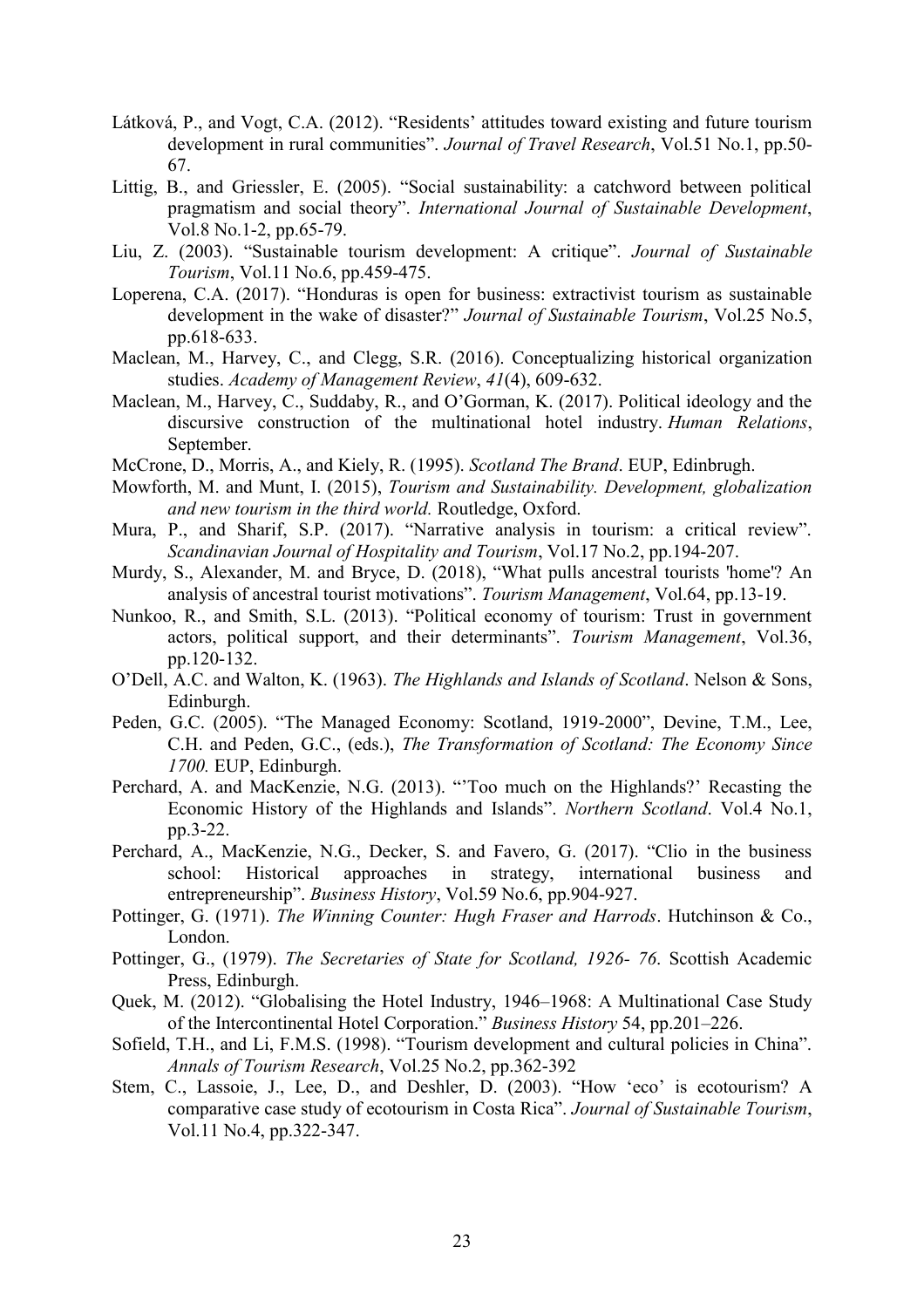- Taheri, B., Gannon, M.J., Cordina, R. and Lochrie, S. (2018). "Measuring host sincerity: Scale development and validation". *International Journal of Contemporary Hospitality Management.* Doi:10.1108/IJCHM-08-2017-0535
- UNEP and WTO. (2005). *Making tourism more sustainable – A guide for policy makers*. Retrieved April 30<sup>th</sup> 2018: http://www.unep.fr/shared/publications/pdf/DTIx0592xPA-TourismPolicyEN.pdf
- Wadhwani, R.D., and Jones, G. (2014). "Schumpeter's Plea: Historical Reasoning in Entrepreneurship Theory and Research", Bucheli, M. and Wadhwani, R.D. (eds) in *Organizations in Time: History, Theory, Methods*. OUP, Oxford: pp.192-216.
- Weaver, D.B., and Jin, X. (2016). "Compassion as a neglected motivator for sustainable tourism". *Journal of Sustainable Tourism*, Vol.24 No.5, pp.657-672.
- Ye, B.H., Zhang, H.Q., Shen, J.H., and Goh, C. (2014). "Does social identity affect residents' attitude toward tourism development? An evidence from the relaxation of the Individual Visit Scheme". *International Journal of Contemporary Hospitality Management*, Vol.26 No.6, pp.907-929.

# **Newspapers (Archived):**

*The Guardian,* 10/06/1964.

*The Daily Telegraph,* 10/06/1964.

*Glasgow Herald,* 10/06/1964.

*The Scotsman*, 30/12/1965

# **Archive Sources Cited:**

Fraser, H, (1964), "Aviemore Note for Minister's meeting with Dr Beeching, 27/07/1964", National Records of Scotland (hereafter NRS) SEP12/237.

Civil Service, (1968), "Minute 20/12/1968", NRS SEP4/4278.

Cabinet, (1958), "Minutes of a Cabinet meeting on employment, 22/12/1958", NRS DD12/443.

Fraser, H (1968), "Notes for Sir Hugh Fraser (Jr) - Junior Chamber Commerce Speech", University of Glasgow Archives (hereafter UGD) HF101/2/2.1.

Grantown-on-Spey Hotels Association, (1963). "OBJECTIONS TO THE PROPOSED RANK DEVELOPMENT & COYLUMBRIDGE PROJECT, AVIEMORE. Enclosed in letter to Secretary of State for Scotland, from Grantown-on-Spey Hotels Association, 19/12/1963", NRS SEP12/281.

Highland Tourist Development, (1964), "Press release", UGD/HF101/2/1.

Highland Tourist Development Company Ltd, (1960), "Share Issue notice, 06/05/1960", UGD/HF101/1/1.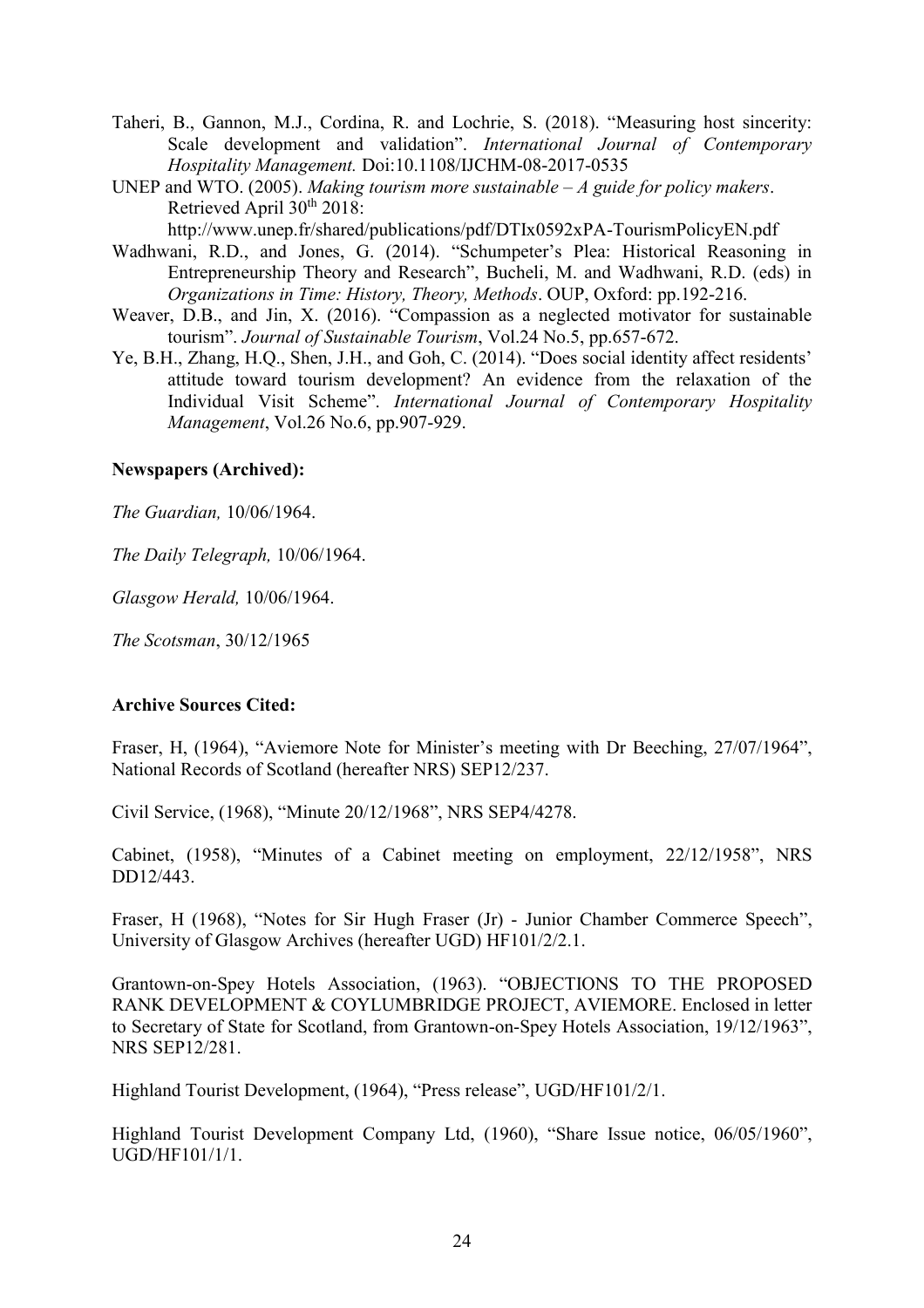Harold Macmillan, (1959), "Letter from Harold Macmillan, PM to John Maclay, Secretary of State for Scotland, 30/01/1959", The National Archives Kew, London, PREM11/2795.

McCabe, (1961), "Telex from McCabe, Scottish Office, London to McCallum, Scottish Office, Edinburgh, regarding Fraser's draft paper on tourism, 26/01/1961", NRS DD12/429.

NK McCallum, (1962), "Minute of meeting Proposed Tourist (Scotland) Fund by NK McCallum, Scottish Home Department for Minister of State (Lord Craigton), 05/02/1962", NRS DD12/429.

Pottinger, (1963a), "Letter from Pottinger to Law, Department Agriculture and Fisheries Scotland", 14/01/1963, NRS SEP 12/238.

Pottinger, (1963b), "Letter from Pottinger to Law, Department Agriculture and Fisheries Scotland", 14/01/1963, NAS SEP12/519.

Roseberry, (1959), "Letter from Earl of Roseberry, Chairman of the STB, to John Maclay, Secretary of State for Scotland", 24/03/1959, NRS DD12/443.

Scottish Tourist Board, (1961), "Memorandum: Financing the Tourist Industry in Scotland, 04/05/1961", NRS DD12/429.

# **Oral History Interviews:**

Spadafora 2014a. Interview with Jim Damalas, interviewed by Andrew Spadafora, Research Associate, Harvard Business School, June 4, 2014, Creating Emerging Markets Oral History Collection, Baker Library Historical Collections, Harvard Business School. <https://www.hbs.edu/creating-emerging-markets/interviews/Pages/default.aspx>

Spadafora, 2014b. Interview with Jack Ewing, interviewed by Andrew Spadafora, Research Associate, Harvard Business School, June 3, 2014, Creating Emerging Markets Oral History Collection, Baker Library Historical Collections, Harvard Business School. <https://www.hbs.edu/creating-emerging-markets/interviews/Pages/default.aspx>

Spadafora, 2014c. Interview with Michael Kaye, interviewed by Andrew Spadafora, Research Associate, Harvard Business School, June 5, 2014, Creating Emerging Markets Oral History Collection, Baker Library Historical Collections, Harvard Business School. <https://www.hbs.edu/creating-emerging-markets/interviews/Pages/default.aspx>

Spadafora, 2014d. Interview with Bary Roberts Strachan, interviewed by Andrew Spadafora, Research Associate, Harvard Business School, June 9, 2014, Creating Emerging Markets Oral History Collection, Baker Library Historical Collections, Harvard Business School. <https://www.hbs.edu/creating-emerging-markets/interviews/Pages/default.aspx>